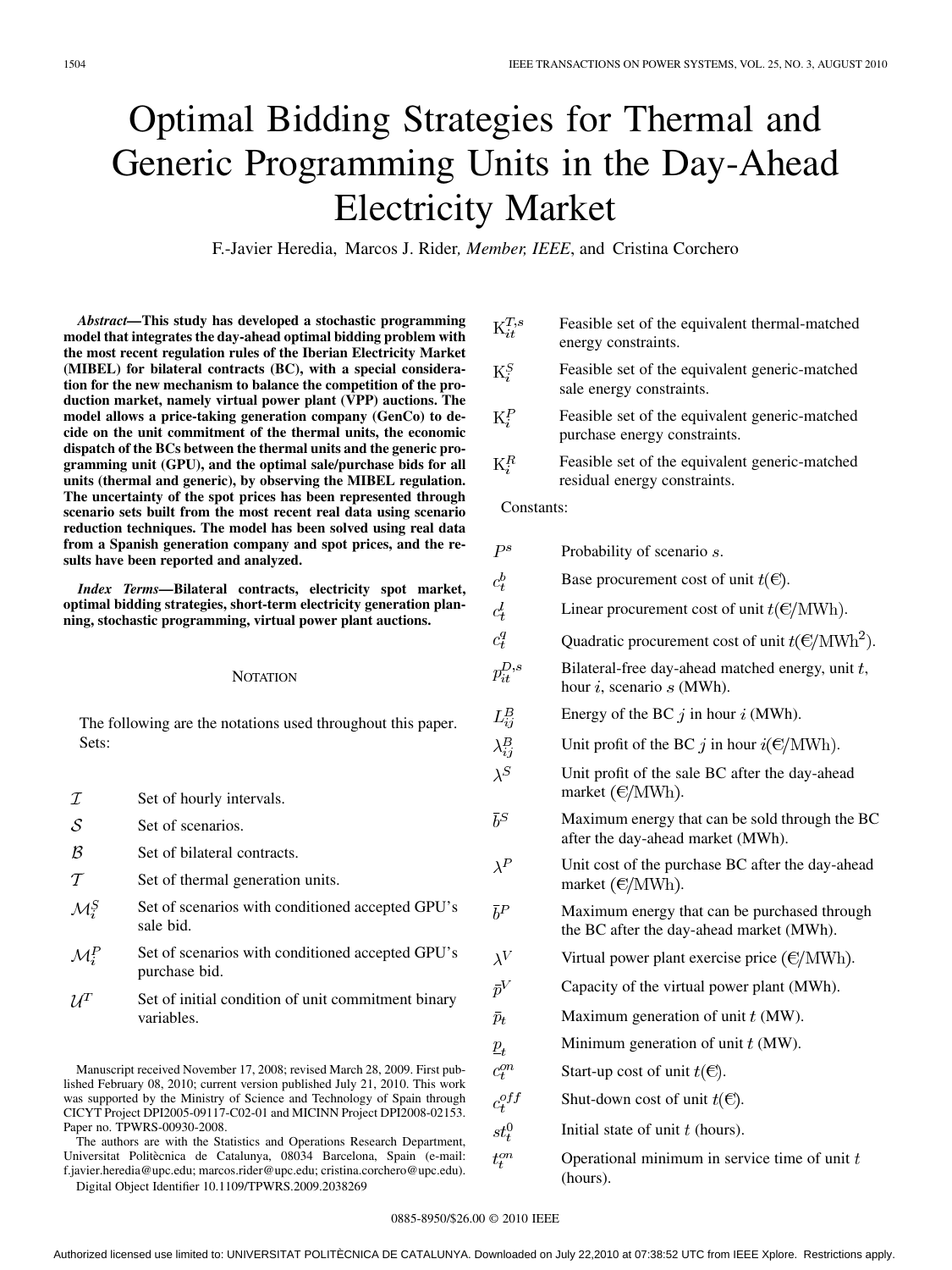| $t^{off}_t$ | Operational minimum idle time of unit $t$ (hours). |
|-------------|----------------------------------------------------|
|-------------|----------------------------------------------------|

$$
\lambda_i^{D,s}
$$
 Day-ahead (spot) market price in hour *i*, scenario 
$$
s(\mathcal{E}/\text{MWh}).
$$

Functions:

| $\lambda_{it}^*$ | Optimal sale bid function of unit $t$ in hour |
|------------------|-----------------------------------------------|
|                  | $i$ ( $\varepsilon/MWh$ ).                    |

 $B^{T,s}$ Bilateral-free benefit function

First-stage continuous variables:

| $b_{itj}^T$ | Generation of unit $t$ in hour $i$ allocated to the |
|-------------|-----------------------------------------------------|
|             | $BC j$ (MWh).                                       |

- $p_i^V$ Virtual power plant capacity used in hour i (MWh).
- $b_{ii}^G$ Generic programming unit's generation in hour i allocated to the BC  $j$  (MWh).
- Auxiliary variable used in the definition of the  $w_i^S$ sale-matched energy of the GPU.
- Auxiliary variable used in the definition of the  $w_i^P$ purchase-matched energy of the GPU.
- $w_i^R$ Auxiliary variable used in the definition of the residual purchase-matched energy of the GPU.

First-Stage Binary Variables:

| $x_i^V$    | Equal to 1 if the VPP rights are exercised, $0$<br>otherwise.                                                              |
|------------|----------------------------------------------------------------------------------------------------------------------------|
| $u_{it}$   | Equal to 1 if the thermal unit $t$ must be<br>committed in hour $i$ , 0 otherwise.                                         |
| $a_{it}$   | Equal to 1 if the thermal unit $t$ must be turned-on<br>in hour $i$ , 0 otherwise.                                         |
| $e_{it}$   | Equal to 1 if the thermal unit $t$ must be shut-down<br>in hour $i$ , 0 otherwise.                                         |
| $y_i^S$    | Auxiliary variable used in the definition of the<br>sale-matched energy of the GPU.                                        |
| $y_i^P$    | Auxiliary variable used in the definition of the<br>purchase-matched energy of the GPU.                                    |
| $y_i^R$    | Auxiliary variable used in the definition of the<br>residual purchase-matched energy of the GPU.                           |
|            | Second-Stage Continuous Variables:                                                                                         |
| $v_{it}^s$ | Auxiliary variables used in the definition of the<br>matched energy of the thermal units at period<br>$i$ , scenario $s$ . |

- $b^{S,s}$ Sale BC after the day-ahead market in hour  $i$ and scenario  $s$  (MWh).
- $b^{P,s}$ Purchase BC after the day-ahead market in hour  $i$  and scenario  $s$  (MWh).
- Total thermal generation of unit  $t$  in hour  $i$ ,  $p_{it}^s$ scenario  $s$  (MWh).
- $p_{it}^{T,s}$ Matched energy of thermal unit  $t$  in hour  $i$ , scenario  $s$  (MWh).
- $p_i^{S,s}$ Sale-matched energy of the GPU in hour  $i$ , scenario  $s$  (MWh).
- $p_i^{P,s}$ Purchase-matched energy of the GPU in hour  $i$ and scenario  $s$  (MWh).
- $p_i^{R,s}$ Residual purchase-matched energy of the GPU in hour  $i$  and scenario  $s$  (MWh).

Second-Stage Binary Variables:

 $z_{it}^s$ Auxiliary variables used in the definition of the matched energy of the thermal units in hour  $i$ , scenario s.

## I. INTRODUCTION

**T** HE new rules of the electrical energy production market operation of the Iberian Electricity Market MIBEL (mainland Spanish and Portuguese systems), for the daily and intradaily market from June 2007 [1], have introduced mechanisms to encourage competition in the production market (physical futures contracts, bilateral contracts (BCs) and virtual power plant (VPP) capacity), and have brought new challenges to the modeling and optimization of the market operation.

To increase the proportion of electricity that is purchased through BCs with a duration of several months and to stimulate liquidity in forward electricity markets, the Royal Decree 1634/2006, dated December 29, 2006 [2], has imposed the requirement of holding a series of five auctions offering VPP capacity to any party that is a member of the MIBEL, on Endesa and Iberdrola (the two dominant utility companies in the Spanish electricity market). In 2006, the total installed capacity of both the companies was around 47 GW, and the total installed capacity of the Spanish electricity system was 78.3 GW. Fig. 1 shows the volumes to be auctioned by Endesa and Iberdrola with respect to the Royal Decree 1634/2006. It can be observed that the greatest volumes of auctioned VPP capacity were reached from April to September 2008, with a total amount of 2000 MW [3].

Further experience of the application of VPP auctions can be found in France, where the Electricité de France (EDF), since September 2001, has made available 5.4 GW of generation capacity in France to facilitate the liberalization of the French electricity market [4]. On July 4, 2003, the Belgian Competition Council approved various transactions leading to the appointment of Electrabel Customer Solutions, a subsidiary of Electrabel, as the default supplier for the customers of several intermunicipal distribution companies, subject to certain undertakings. As a part of these undertakings, Electrabel has agreed to offer up to a maximum of 1.2 GW of VPP capacity in Belgium to the actual or potential competitors [5]. On September 19, 2007, E.ON Sales & Trading GmbH (EST) offered 250 MW of the VPP product in a first auction to the electricity market in Germany. EST is believed to consider conducting further auctions for one or more similar products on an annual basis [6].

In Spain, the VPP capacity indicates that the buyer of this product will have the capacity to generate MWh at his disposal. The buyer can exercise the right to produce against an exercise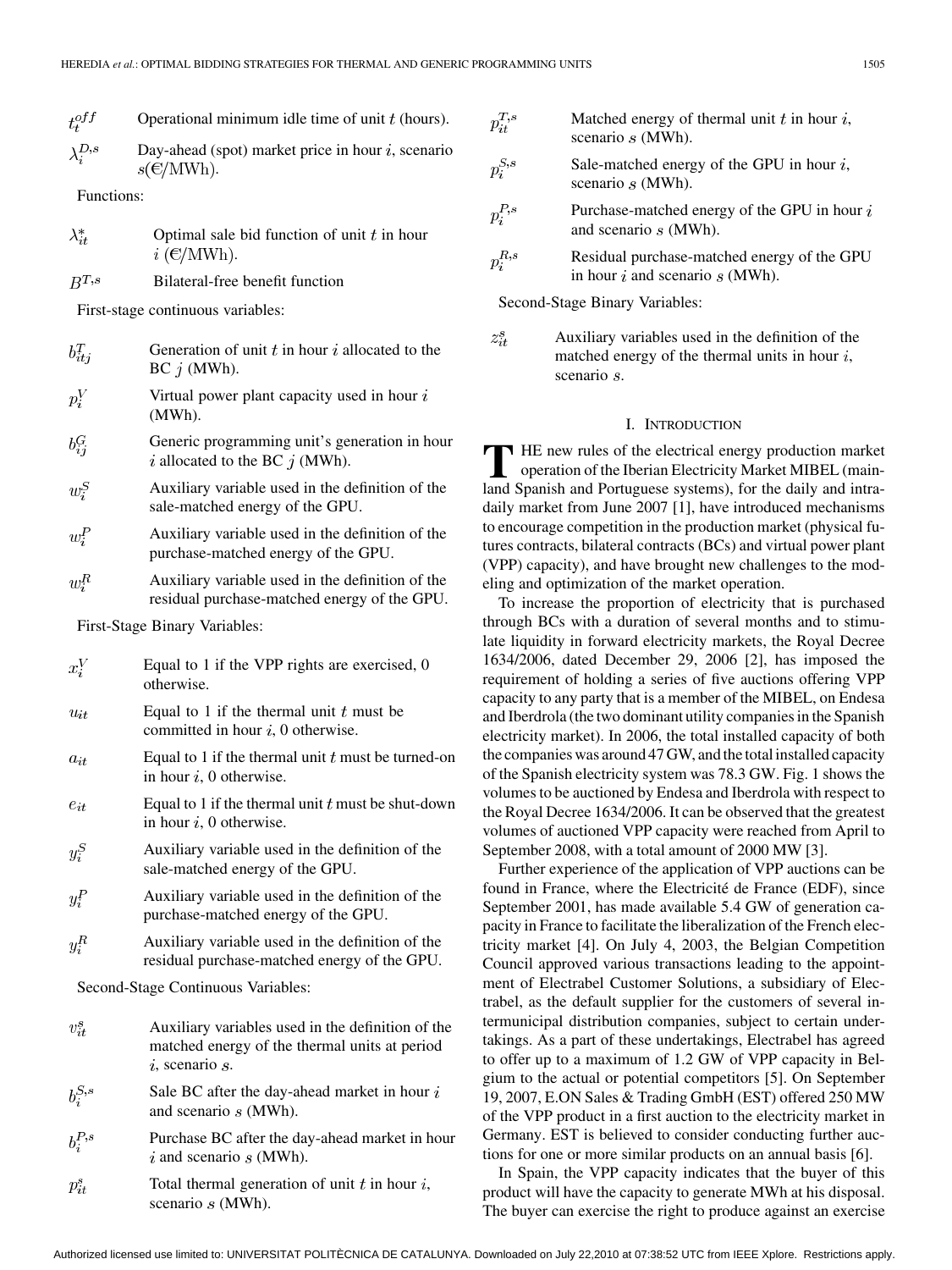

Fig. 1. Five auctions of the VPP capacity of the Spanish peninsular electricity market.

price, set in advance, by paying an option premium. Hence, although Endesa and Iberdrola still own the power plants, part of their production capacity will be at the disposal of the buyers of VPP, who are the subjects of our study. There will be base-load and peak-load contracts with different strike prices that are defined a month before the auction. In each case, contracts with the duration of three, six, and twelve months will be offered. Furthermore, all the products will be offered simultaneously using an electronic auction. Fig. 2 shows the evolution of the day-ahead market price  $\lambda_i^D$  of day i (daily maximum, mean, and minimum) from July 2007 to April 2008, and the four first pre-defined strike price for base- and peak-load VPP capacity, respectively. The energy resulting from the exercise of the VPP options can be used by the buyers both to contribute to cover the national and international BCs prior to the day-ahead market as well as to sell it to the day-ahead market. In this latter case, the unmatched VPP energy, if any, can be sold through national BCs after the day-ahead market. These new BCs after the day-ahead market are negotiated between the agents prior to day-ahead market gate closure, and must not be confused with other subsequent markets such as the reserve or balancing markets (see [1] and [7]).

# *A. Literature Review*

The VPP capacity auctions attempt to reduce the influence of the dominant agents through financial tools to increase the competition in the market. This kind of regulation aims to move towards a perfectly competitive market which is achieved by all price-taking operators. Because of those reasons and the fact that it is very difficult to model the influence of a price-maker operator in the clearing price, the majority of the publications are focused on price-taking generation companies. The general considerations about the bidding process in these electricity markets can be found in [8]–[10].

Several authors have proposed optimal bidding models in the day-ahead market for thermal units under the price-taker assumption, with or without BCs. The authors in [11] presented a



Fig. 2. Spanish day-ahead price market and strike price for the base- and peakload VPP capacity (First auction, <sup>†</sup>Second auction, <sup>‡</sup>Third auction, Fourth auction).

mixed integer programming model to optimize the production scheduling of a single unit with a simple bidding strategy. The approximation of the step-wise bidding curves by linear functions based on the marginal costs was already considered in [12] and [13], although in a context without BCs. In [14], the concept of *price-power function*, which is similar to the *matched energy function* defined in this paper, was used to derive the optimal offer curves of a hydrothermal system under the assumption that the spot prices for the day-ahead and reserve markets behave as a Markov chain. The mixed-integer stochastic programming model presented in [15] distinguishes between the variables corresponding to the *bid energy* and those representing the *matched energy*, although in a price-maker framework and without BCs. An earlier model [16] is found to be closely related in some aspects to the one presented in this study, where a stochastic unit commitment problem with BC is solved by maximizing the day-ahead market benefit. Stochasticity in the spot prices is introduced through a set of scenarios, giving rise to a two-stage stochastic programming problem. In [17], the authors presented a mixed-integer stochastic optimization model for scheduling thermal units, where the production plans were optimized in the presence of stochastic market clearing prices. Nevertheless, the models in [16] and [17] did not propose any explicit modeling of the optimal bidding. To our knowledge, there are no publications that consider either the BCs after the day-ahead market or the modeling of the VPP.

Regarding the risk in the short-term horizon, there are authors who have included it in the optimization models [14] and other studies that have not considered introducing risk [16]. Usually, the latter approaches consider risk as something that must be taken into account in the mid-term horizon jointly with other mid-term strategies, such as fuel or derivatives contracts [18]. In this work, we have focused on the optimal bidding model corresponding to a given BC portfolio; thus, we consider that risk has been hedged when developing this contract portfolio.

## *B. Contributions*

This study has developed a stochastic mixed-integer quadratic programming model for a price-taking generation company (GenCo) that has acquired VPP capacity options.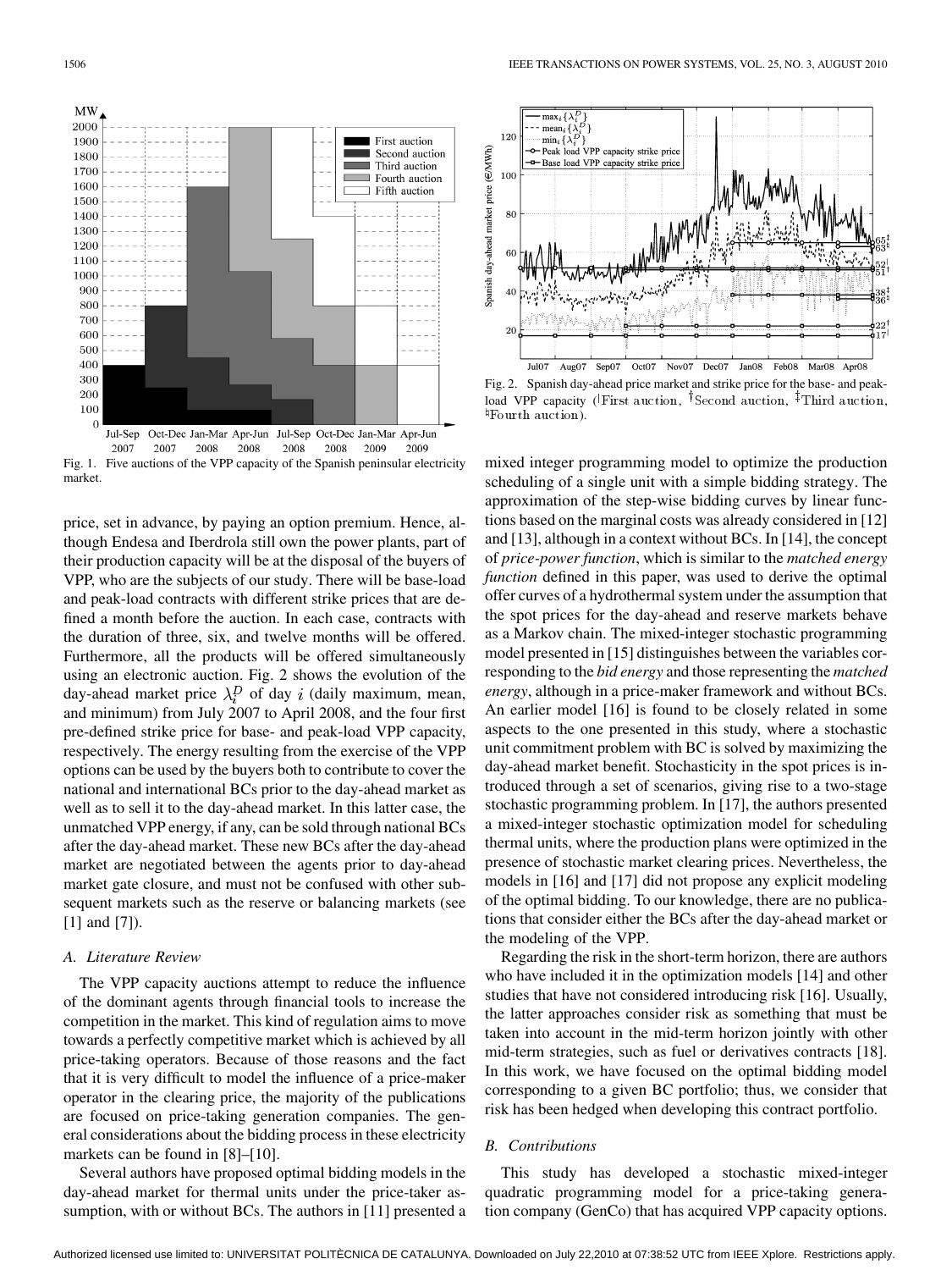The energy of the VPP options is integrated into the MIBEL's energy production system through the so-called *generic programming unit* (GPU)1 which will be described in the next section. The objective of this work has been to find the optimal bidding strategy of both the thermal production units and the GPU in the Spanish day-ahead electricity market under the most recent MIBEL regulation regarding the BCs rules. The model allows a price-taking generation company to decide about the unit commitment of its thermal units, the economic dispatch of the BCs between the thermal and generic units, and the optimal bid for both thermal and generic units, based on the MIBEL regulation. The model has been tested with the real data from a Spanish generation company and spot-market prices. It has been implemented with AMPL and solved with CPLEX.

The main contributions of this paper are as follows:

- a new model for the optimal thermal bid function and matched energy which takes into account the presence of BCs;
- the mathematical modeling of the GPU and the VPP;
- the modeling of the optimal bid functions and matched energy of the GPU;
- the inclusion in the optimization model of the BCs after the day-ahead market;
- the consideration of the most recent regulations of the MIBEL energy market.

The GPU and VPP are the new elements in the MIBEL, whose utilities need to be integrated into their daily optimal bid policy. These elements have not been considered previously in the literature. The model presented is the first attempt both to use and analyze these novel elements aiming to encourage the competition in the MIBEL, and can be of great economic interest for any GenCo operating a GPU. Regarding the VPP, the model provides the GenCo with a tool to decide if the energy rights of the VPP should be nominated or not. Regarding the GPU, the model's output determines its optimal bid to the market and the participation in the BCs. The numerical experiments presented in Section V show that this optimal bid policy can increase the day-ahead market benefits of a GenCo operating a GPU at 10% or even more for a GenCo holding the VPP capacity.

Finally, it must be mentioned that another relevant novelty of the paper is the consideration, for the first time to our knowledge, of the BCs after the day-ahead market, which is another characteristic of the MIBEL.

This paper is organized as follows. Section II describes the MIBEL's energy production system around the day-ahead market and the relevance of the GPU. In Section III, the stochastic programming model for the optimal bidding strategy is developed. In Section IV, the market price scenario generation procedure is described. In Section V, a detailed case study is presented and solved with the proposed stochastic programming model, reporting and analyzing the computational results. Finally, some relevant conclusions are drawn in Section VI.

## II. MIBEL'S ENERGY PRODUCTION SYSTEM

The day-ahead market is not only the main physical energy market of Portugal and Spain in terms of the amount of traded



Fig. 3. GenCo's operation problem on the MIBEL's energy production system around the day-ahead (D-a) market.

energy, but also the mechanism through which other energy products, such as BCs, are integrated into the MIBEL's energy production system. Fig. 3 depicts the elements of the MIBEL's energy production system relevant to the decision-making problem of a GenCo that owns the VPP options. These elements are:

- The *programming units* owned by the GenCo (nodes in the dashed area). These units could be either physical (thermal, nuclear, combined-cycle, hydro, pump units) or generic, i.e., virtual units through which the GenCo can operate by either selling or buying energy, by both bidding to the pool and settling BC with the other participant in the MIBEL's energy production system.
- The pool (*day-ahead market* node) to which all the programming units of the GenCo can submit sale bids (physical production units), purchase bids (pump units), or both sale/purchase bids (the generic units). The allowed bids are represented in Fig. 3 by the thick arcs.
- There are two agents that interact with the GenCo's programming units: the *International agents* and the *MIBEL agents*. The GenCo can buy/sell energy from/to the surrounding foreign generation areas—namely, Portugal, Morocco, and France—through the *international BCs* settled with its GPU. There are also BCs signed both by the GPU and the physical production units with the rest of the MIBEL agents. These BCs can be of two kinds: *before* the day-ahead market (continuous arcs in Fig. 3) and *after* the day-ahead market (dashed arcs). The characteristics of these BCs are explained in Section III-A.

## *A. Bids to the Day-Ahead Market*

The thick arcs in Fig. 3 correspond to the possible sale/purchase bids submitted to the day-ahead market of day D. In the MIBEL, this market consists of a series of 24-h auctions that are cleared simultaneously between 10:00 and 10:30 h of the previous day (D-1). Selling and buying agents must submit their sale/purchase bids to each auction before 10:00 h of D-1. Both sale and purchase bids are composed of up to 25 price-energy pairs with nonincreasing price values and each agent is unaware

<sup>1</sup>Translation of "*unidad de programación genérica*", the official Spanish term used in the MIBEL's documentation [1].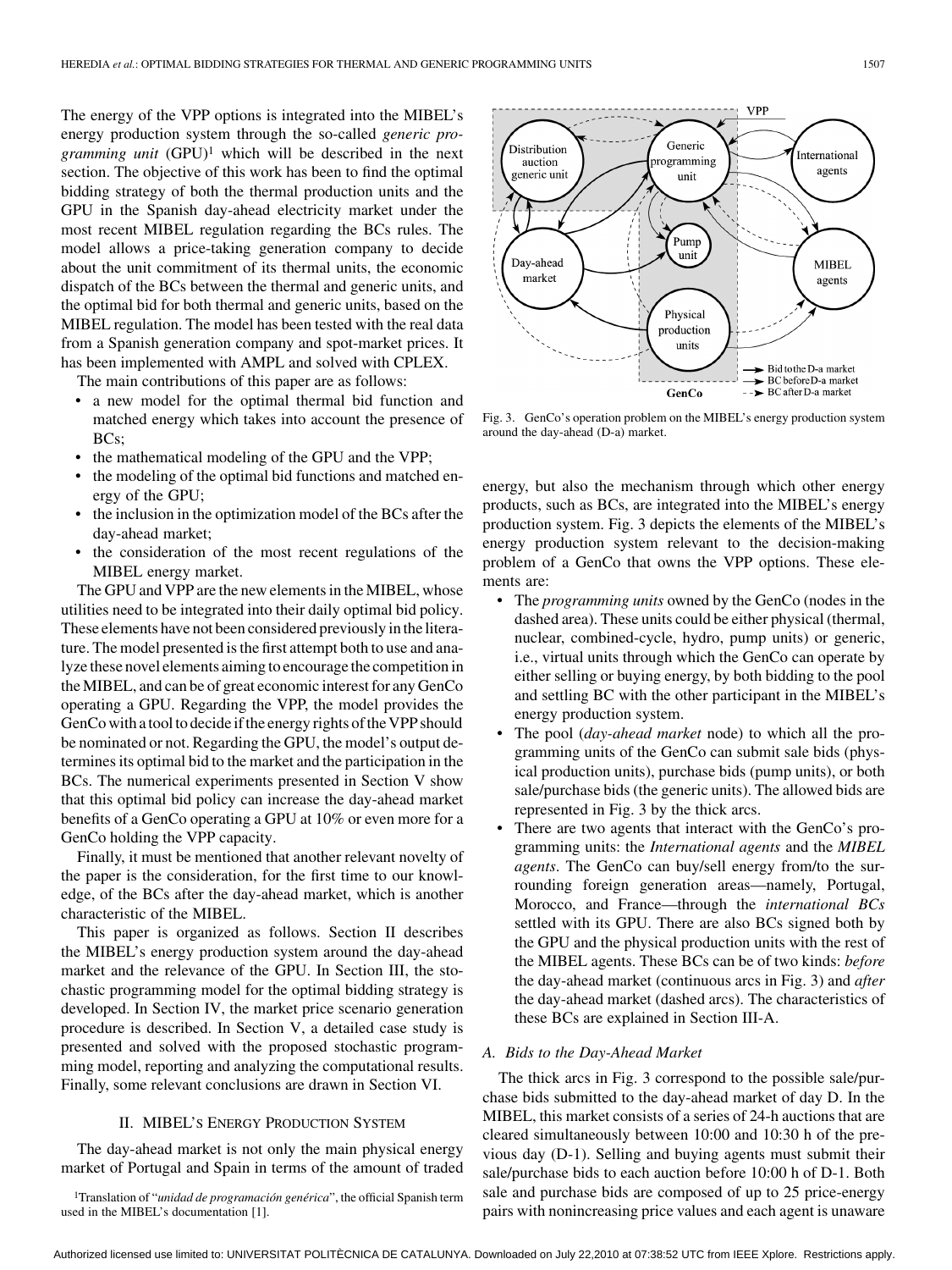of the bids of the rest of the agents. The thermal production units engaged in dispatching the BCs are allowed to offer the nondispatched part of its total capacity to the pool. The clearing price  $\lambda_i^s$  of each hourly auction i is determined by the intersection of the aggregated offer and demand curves. All the sale/purchase bids with a lower/greater bid price are matched and will be remunerated at the same clearing price  $\lambda_i^s$  irrespective of the original bid price.

#### *B. Bilateral Contracts*

BCs are agreements to provide a given amount of electrical energy at a stipulated price along with a delivery period. The characteristics of the BC (energy, price and delivering period) are negotiated among the MIBEL agents before the day-ahead market, either in organized or nonorganized markets. There are two organized BC markets in the MIBEL, the CESUR and VPP auctions ([19] and [3], respectively). On day D-3, the CESUR auction settles the BCs signed by generation and distribution companies to supply power at regulated prices in the peninsula. The *distribution auction generic unit* (see Fig. 3) is used by the GenCo to integrate the energy matched by the CESUR auction into the energy production system. By law, a GenCo holding such a BC must use this generic unit to submit a purchase bid at the maximum technical price to the day-ahead market for the entire amount of the contract, and therefore, there is no room for optimization. The VPP auctions have already been described in Section I. The exercised energy of the VPP is integrated into the energy production system through the GPU. This GPU brings more flexibility to the GenCo operations in the MIBEL, because with the GPU, the utility can:

- integrate the VPP exercised energy into the energy production system, both offering this energy to the pool through sales bids and allocating it among the GenCo's portfolio of national and international BCs;
- act as a purchase agent, both sending purchase bids to the pool and acquiring energy through national and international BCs.

In nonorganized BC markets, the producers and consumers agree on the amount, price, and period of the energy delivered. This agreement is set during a private negotiation. For a GenCo, these BCs usually represent a scheduled load curve, chargeable at a fixed price that has to be optimally dispatched among the GenCo's units. In the case of *BCs before the day-ahead market*, the resulting dispatch must be communicated (*nominated* using the MIBEL's terminology) to the system and market operator no later than 25 min before the closure of the day-ahead market (thin solid lines in Fig. 3). For the *BCs after the day-ahead market*, the dispatch must be nominated within 30 min following the publication of the day-ahead market clearing results (dashed lines in Fig. 3). After market clearing, the generation program of the GPU must be allocated among the GenCo's physical production units and BCs, in such a way that the net energy balance of the GPU is zero. The existence of BCs after the day-ahead market prevents violation of the aforementioned netting energy balance condition as a consequence of possible unmatched GPU's sale or purchase bids.



Fig. 4. Case study.

#### III. STOCHASTIC PROGRAMMING MODEL

Fig. 4 represents the part of the whole MIBEL energy production system (Fig. 3) considered in this study. This system will be modeled based on the following assumptions:

- The GenCo is a price-taker operating in the MIBEL with a set  $\mathcal T$  of thermal units (coal, nuclear, gas, oil) and a GPU.
- The thermal units in  $T$  have linear or convex quadratic generation cost function, constant start-up/shut-down costs, and minimum generation/down time.
- The GPU is associated with a VPP with known capacity  $(\overline{p}^V \text{MWh})$  and exercise price  $(\lambda^V \in \text{MWh})$ .
- Both thermal units and GPU bid to the  $i \in \mathcal{I}$  =  $\{1, 2, \ldots, 24\}$  hourly auctions of the day-ahead market. The stochasticity of the spot price  $\lambda_i^D$ ,  $i \in \mathcal{I}$  is represented by a set of  $S$  scenarios.
- There is a portfolio  $\beta$  of BCs duties before the day-ahead market with the rest of the MIBEL agents, with known energy  $(L_{ij}^B$  MWh) and price  $(\lambda_{ij}^B \in /$ MWh).
- There is an agreement for selling (purchasing) BCs after the day-ahead market up to a quantity  $\overline{b}^S$  MWh  $(\overline{b}^P \text{ MWh})$ at a price  $\lambda^S$  E/MWh ( $\lambda^P$  E/MWh). We assume that it is not possible to obtain net gain from those contracts  $(\lambda^P > \lambda^S).$

The objective of this study is to determine how to optimally manage the thermal units  $T$  and the GPU, to obtain the maximum benefit from the day-ahead market while covering the BCs agreements. This problem has been modeled in this work as a mixed integer quadratic two-stage stochastic optimization problem. Among the complete list of the variables of this model (see the Notation section), the main information provided by the model (*here and now* decisions or first-stage variables) for each period  $i \in \mathcal{I}$  are as follows:

- For each thermal unit  $t \in \mathcal{T}$ , the unit commitment  $(u_{it})$ , the energy allocated to each BC,  $b_{itj}^T$ ,  $\forall j \in \mathcal{B}$  and the optimal sale bids, expressed as a function of  $b_{itj}^T$  (see Section III-C).
- For the GPU, the exercised VPP energy  $(p_i^V)$ , the energy allocated to the BCs before the day-ahead market  $(b_{ij}^G, \forall j \in \mathcal{B})$ , and the optimal sale/purchase bids, expressed in terms of  $b_{ij}^G$  and  $p_i^V$  (see Section III-D).

It must be noted that following the explanation given in Section II, all these variables represent quantities that the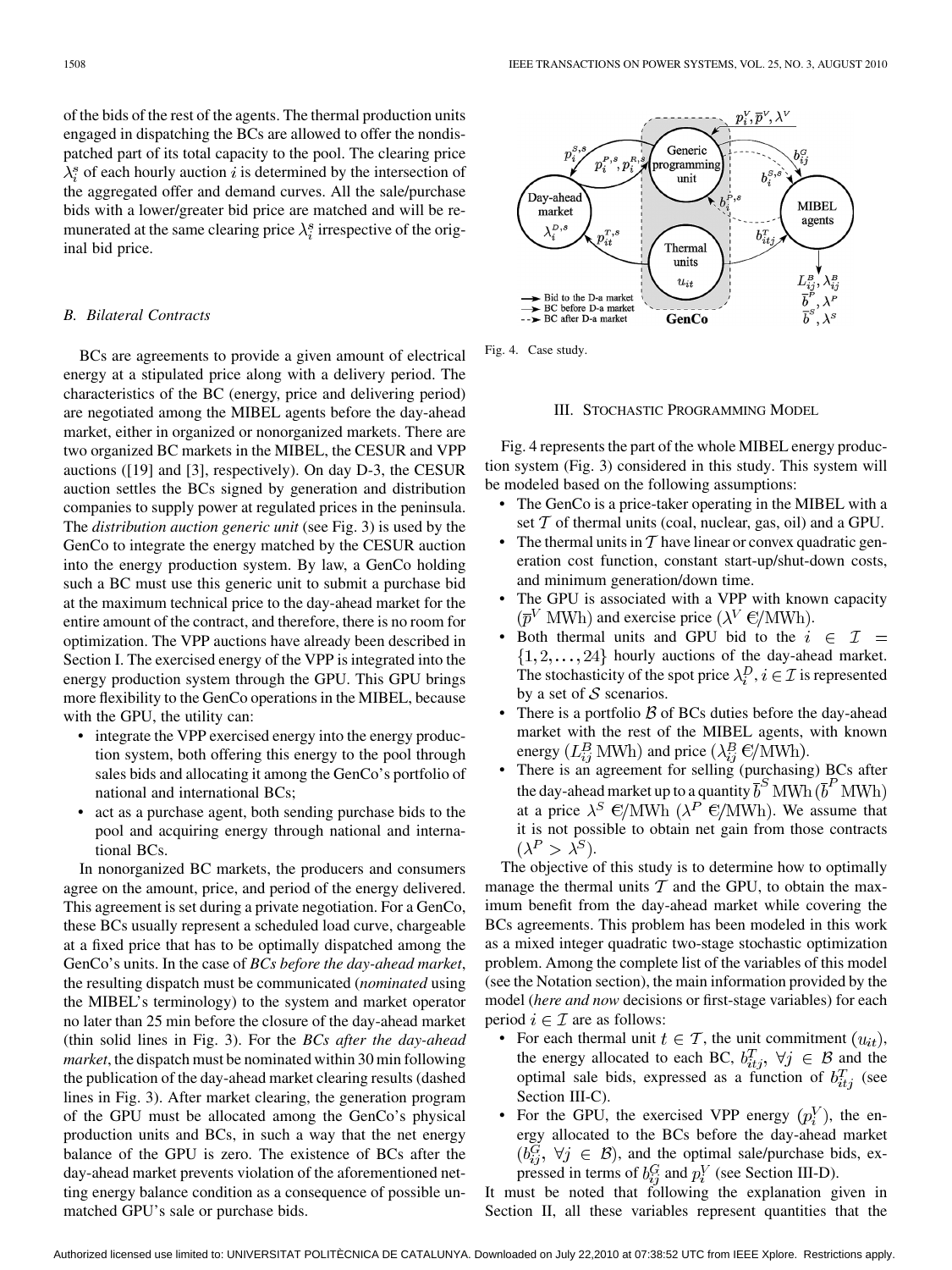GenCo has to decide on before the day-ahead market clearing, and thus, must be associated with the first-stage variables.

The model presented in this study has been tuned to incorporate the specificities of the MIBEL energy production system, namely, the BCs after the day-ahead market, the integration of the nominated bilateral contracts into the sale thermal bid, and the capability of the GPU to submit purchase bids. Nevertheless, apart from the aforementioned characteristics, the proposed model could also be of interest for other electricity markets with VPP, such as the Belgian and German markets.

### *A. Bilateral Contracts Constraints*

The GenCo has agreed to physically provide the energy amounts  $L_{ij}^B$  at hour  $i \in \mathcal{I}$  of day D for each one of the  $j \in \mathcal{B}$ BCs with the rest of the MIBEL participants. This energy  $L_{ii}^B$ can be provided both by the real thermal units  $\mathcal T$  and the virtual GPU

$$
\sum_{\substack{t \in \mathcal{T} \\ b_{itj}^T \ge 0}} b_{itj}^T + b_{ij}^G = L_{ij}^B
$$
\n
$$
\forall i \in \mathcal{I} \\ b_{itj}^T \ge 0 \quad \forall t \in \mathcal{T} \qquad \forall j \in \mathcal{B}. \tag{1}
$$

#### *B. Thermal Unit Commitment*

Following [20], (2) can be used to formulate the minimum up and down times for thermal unit  $t$ 

$$
u_{it} - u_{(i-1)t} - e_{it} + a_{it} = 0
$$
 (a)  
\n
$$
\min\{i + t_i^{off}, |\mathcal{I}|\}
$$
  
\n
$$
a_{it} + \sum_{j=i}^{\min\{i + t_i^{off}, |\mathcal{I}|\}} e_{jt} \le 1
$$
 (b)  
\n
$$
e_{it} + \sum_{j=i+1}^{\min\{i + t_i^{on}, |\mathcal{I}|\}} a_{jt} \le 1
$$
 (c)  
\n
$$
u_{it}, a_{it}, e_{it} \in \{0, 1\} \cap \mathcal{U}^T
$$
 (2)

where (2a) and (2b) define the auxiliary binary variables  $a_{it}$  and  $e_{it}$  to be  $a_{it} = 1$  iff  $u_{(i-1)t} = 1$  and  $u_{it} = 0$ , and  $e_{it} = 1$ iff  $u_{(i-1)t} = 0$  and  $u_{it} = 1$ . Subsequently, the minimum in service  $(t_t^{on})$  and idle  $(t_t^{off})$  times are guaranteed by (2b) and (2c), respectively.  $U^T$  represents the value of the variables  $u_{it}$ ,  $a_{it}$  and  $e_{it}$  set by the initial state of the thermal units at the beginning of day D. An alternative formulation of the thermal unit commitment constraints can be found in [21], where only variable  $u_{it}$  is used at the expense of increasing the number of constraints by more than twice.

## *C. Optimal Thermal Bidding Model*

In the MIBEL, a simple day-ahead sale bid consists of a stepwise nondecreasing curve defined with up to 25 price-energy blocks. Similar to [12], this stepwise sale bid will be approximated in our model through the optimal thermal bid function  $\lambda_{it}^*(p_{it})$ , which is a discontinuous linear piecewise nondecreasing function that gives the value of the optimal bid price  $\lambda_{it}^*$  at which the thermal generation  $p_{it}$  would be bid at the *i*th day-ahead auction. It can be shown that under the price-taker assumption and the MIBEL bid rules, the optimal thermal bid function, i.e., the bid function that maximizes the day-ahead benefit function for any given value  $b_{it}^T$ , regardless of the value of the clearing price, can be expressed as  $\left[22\right]$  (3) at the bottom of the page, where  $[a - b]^+ = \max\{0, a - b\}$ ,  $p_t$  and  $\bar{p}_t$  are the minimum and maximum generation capacity  $\vec{of}$  the thermal unit t, respectively. The variable  $b_{it}^T$ , which is the total energy production of unit  $t$  assigned to the whole portfolio of BCs, is defined as

$$
b_{it}^T = \sum_{j \in \mathcal{B}} b_{itj}^T \quad \forall t \in \mathcal{T}, \quad \forall i \in \mathcal{I}.
$$
 (4)

Equation (3) can be interpreted with the help of Fig. 5 that represents the optimal thermal bid function (thick line) corresponding to four representative values of the BCs energy  $b_{it}^T$ .

• Case a): This is the case when  $b_{it}^T = 0$  (the committed thermal unit  $t$  doesn't contribute to the BC covering) which coincides with the classical self-commitment problem treated by several authors [11], [12]. In this case, it is well known that the optimal bid strategy for a price-taking GenCo is to bid at the true marginal cost of the unit. By assuming a quadratic thermal generation cost  $C^{T}(p_{it}) = c_t^b + c_t^j p_{it} + c_t^q (p_{it})^2$ , the optimal bidding policy consists of an instrumental  $(\lambda_{it}^* = 0)$  sale bid up to the operational minimum limit  $p_t$  to guarantee their acceptance, and the rest of the plant capacity at the marginal price  $2c_t^q p_{it} + c_t^l$ , which is the slope of the cost function  $C^{T}(p_{it})$ . If this sale bid is submitted to the pool, then the bilateral-free day-ahead matched energy under scenario  $s$ ,  $p_{it}^{D,s}$  will be [see Fig. 5(a)]

$$
p_{it}^{D,s} = \begin{cases} \underline{p}_t, & \text{if } p_{it}^{*,s} \le \underline{p}_t & \forall t \in \mathcal{T} \\ \overline{p}_t, & \text{if } p_{it}^{*,s} \ge \overline{p}_t & \forall i \in \mathcal{I} \\ p_{it}^{*,s}, & \text{otherwise} & \forall s \in \mathcal{S} \end{cases} \tag{5}
$$

where  $p_{it}^{*,s} = \left(\lambda_i^{D,s} - c_t^I\right)/2c_t^q$  is the unconstrained maximum of the benefit function

$$
B^{T,s}(p_{it}) = \lambda_i^{D,s} p_{it} - C^T(p_{it})
$$
\n(6)

for a given thermal unit  $t$ , period  $i$  and scenario  $s$ . It must be noted that  $p_{it}^{D,s}$  are constant parameters of the model.

$$
\lambda_{it}^*(p_{it}, b_{it}^T) = \begin{cases} 0, & \text{if } 0 \le p_{it} \le [p_t - b_{it}^T]^+ \\ 2c_t^q(p_{it} + b_{it}^T) + c_t^I, & \text{if } [p_t - b_{it}^T]^+ < p_{it} \le \bar{p}_t - b_{it}^T \end{cases} \forall i \in \mathcal{I}, \forall t \in \mathcal{T}
$$
 (3)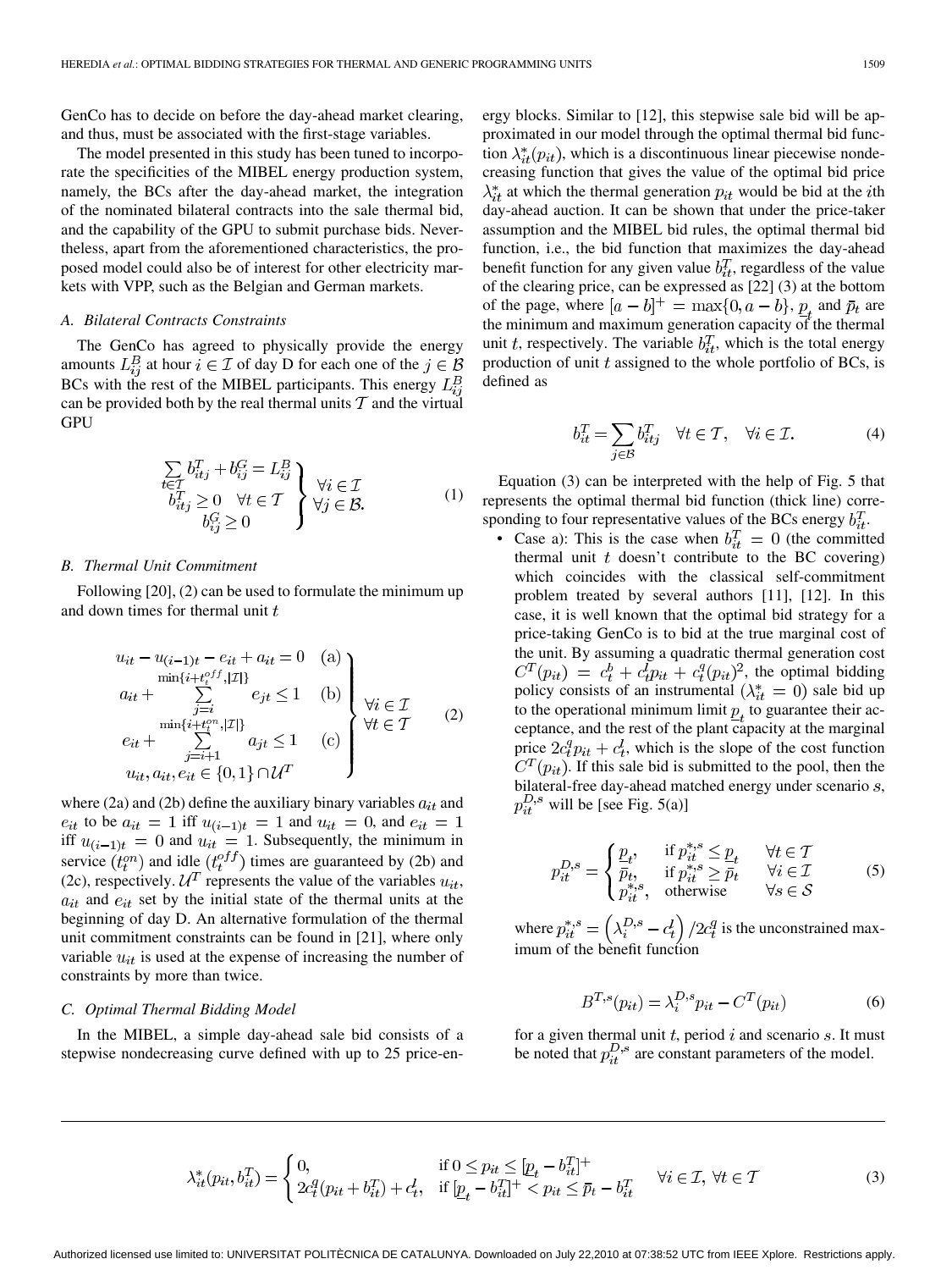

Fig. 5. Representation of the optimal thermal bid function  $\lambda_{it}^*(p_{it}, b_{it}^T)$ .

- Cases b) and c): In both the cases, the energy  $b_{it}^T$  to be allocated to the BCs is below the bilateral-free day-ahead matched energy  $p_{it}^{L,s}$  but strictly positive. The MIBEL rules exclude this allocated energy  $b_{it}^T$  from the sale bid of the thermal unit, giving rise to the optimal bid curve associated with the second coordinate system of Fig. 5(b) and (c) (thick line), starting at  $b_{it}^T$ , a value of the original x-axis. In both the cases, the matched energy will be the difference  $p_{it}^{D,s} - b_{it}^T$ .
- Cases d): In this last case the allocated energy  $b_{it}^T$  exceeds the quantity  $p_{it}^{D,s}$ . By looking at the optimal bid curve, it can be observed that the minimum price asked from the market  $\lambda_{it}^*(0, b_{it}^T) = 2c_t^q b_{it}^T + c_t^l$  is greater than the represented spot price  $\lambda_i^{D,s}$  and consequently, the sale bid will remain unmatched.

The *thermal matched energy function under scenario*  $s p_{it}^{T,s}$ associated with the optimal thermal bidding function (3) (also called *price-power function* in [14]) was derived in [22], and corresponds to the expression

$$
p_{it}^{T,s}(b_{it}^T, u_{it}) = \begin{cases} [p_{it}^{D,s} - b_{it}^T]^+, & \text{if } u_{it} = 1 & \forall t \in \mathcal{I} \\ 0, & \text{if } u_{it} = 0 & \forall s \in \mathcal{S}. \end{cases}
$$
(7)

This discontinuous and nondifferentiable function can be alternatively formulated as a system of linear constraints, called the *equivalent thermal-matched energy constraints*, with a feasible region represented by the polyhedron  $K_{it}^{T,s}$  (see Appendix A)

$$
[p_{it}^{T,s}, b_{it}^T, u_{it}, v_{it}^s, z_{it}^s] \in \mathcal{K}_{it}^{T,s} \quad \forall i \in \mathcal{I}, \quad \forall t \in \mathcal{T}, \quad \forall s \in \mathcal{S}
$$
\n(8)

where  $v_{it}^s$  and  $z_{it}^s$  are a set of continuous and binary auxiliary variables, respectively. Finally, we can define the second-stage variables  $p_{it}^s$  that represent the total generation of the thermal unit  $t$  at period  $i$  conditioned to scenario  $s$ , expressed as

$$
\begin{aligned}\np_{it}^s &= p_{it}^{T,s} + b_{it}^T \\
\underbrace{p_t u_{it}} \leq p_{it}^s \leq \overline{p_t u_{it}}\n\end{aligned}\n\bigg\}\n\quad \forall i \in \mathcal{I}, \quad \forall t \in \mathcal{T}, \quad \forall s \in \mathcal{S}. \tag{9}
$$

## *D. Optimal Generic Programming Unit Bidding Model*

In this section, the optimal bidding and the matched energy functions for a GPU will be derived. First, variable  $b_i^G$  represents the total contribution of the GPU to the coverage of the BCs before the day-ahead market:

$$
b_i^G = \sum_{j \in \mathcal{B}} b_{ij}^G \quad \forall i \in \mathcal{I}.\tag{10}
$$

Second, we assume that  $p_i^V$ , the exercised energy of the VPP, depends on the value of the binary variable  $x_i^V$  as follows:

$$
p_i^V = \bar{p}^V x_i^V \quad \forall i \in \mathcal{I}.
$$
 (11)

Under this assumption, the expression of the optimal GPU bid function can be developed by analyzing the two cases,  $x_i^V = 0$ and  $x_i^V = 1$ :

•  $x_i^V = 0$ : VPP rights are not exercised and the energy  $b_i^G$ must be either acquired from the pool or provided by the BCs after the day-ahead market at an agreed price  $\lambda^P$ , which is the maximum price that we were willing to pay to the pool for that amount of energy. Therefore, the optimal purchase bid (*energy*, *price*) pair is

$$
(b_i^G, \lambda^P), \quad \text{if} \quad x_i^V = 0. \tag{12}
$$

•  $x_i^V = 1$ : the VPP rights are exercised and the exercise price is paid. Subsequently, two different situations must be considered:

 $-b_i^G \leq \bar{p}_i^V$ : After covering the energy  $b_i^G$  with the VPP, there is an energy surplus of  $[\bar{p}_i^V - b_i^G]$  that can be sold either to the pool, at unknown spot price  $\lambda_i^D$ , or to the BCs after the day-ahead market, at known sale price  $\lambda^{S}$ . Subsequently, the energy surplus should be offered to the pool at a price not less than  $\lambda^S$ , which is the optimal sale bid

$$
([\bar{p}_i^V - b_i^G], \lambda^S), \quad \text{if} \quad x_i^V = 1 \quad \text{and} \quad b_i^G \le \bar{p}_i^V. \tag{13}
$$

 $-b_i^G > \bar{p}_i^V$ : analogously to the case  $x_i^V = 0$ , to fulfill the uncovered part of the BCs duty, the following optimal purchase bid must be submitted:

$$
([b_i^G - \bar{p}_i^V], \lambda^P), \quad \text{if} \quad x_i^V = 1 \quad \text{and} \quad b_i^G > \bar{p}_i^V. \tag{14}
$$

Authorized licensed use limited to: UNIVERSITAT POLITÈCNICA DE CATALUNYA. Downloaded on July 22,2010 at 07:38:52 UTC from IEEE Xplore. Restrictions apply.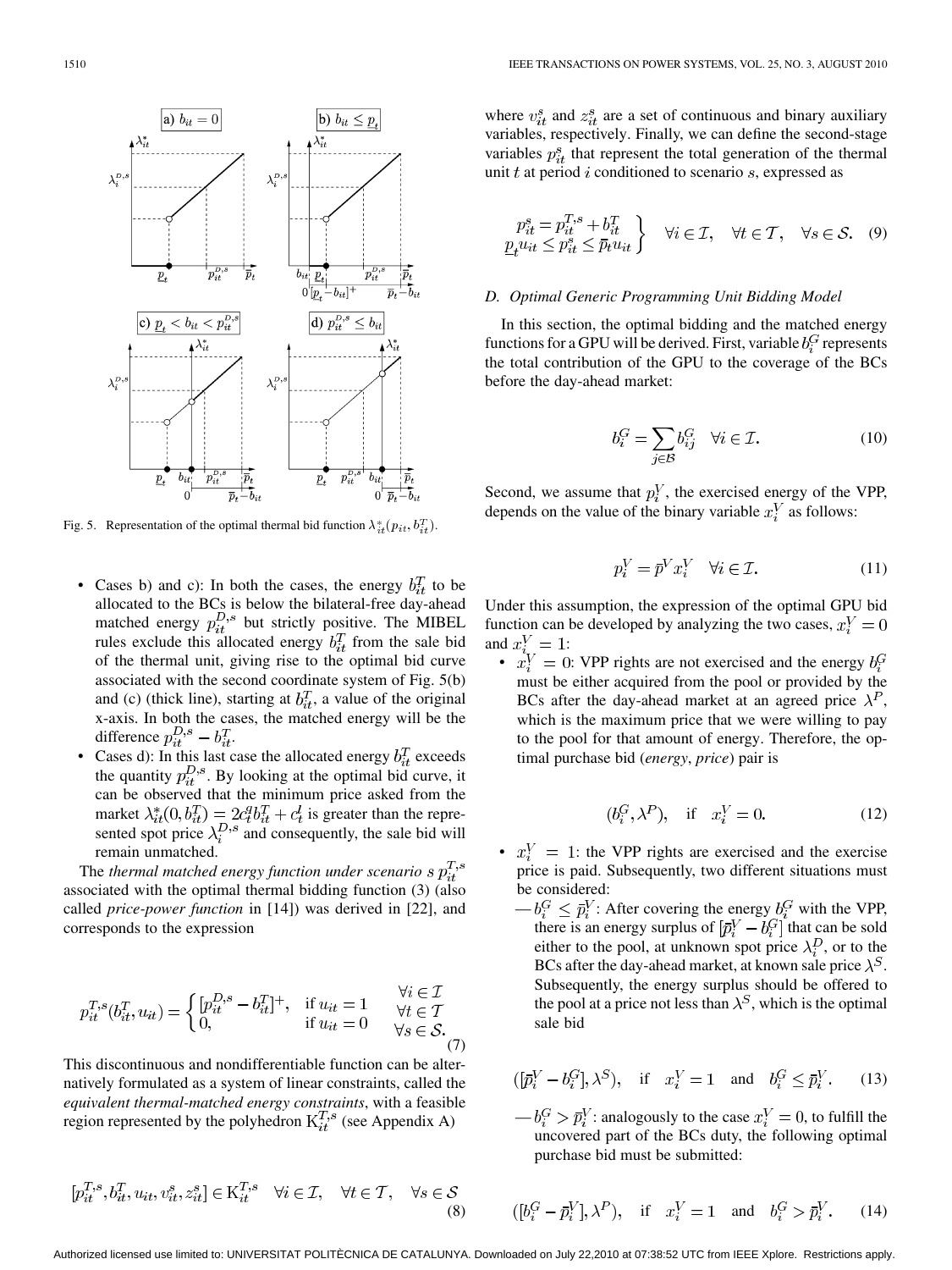As a result of the preceding analysis, the *optimal sale and purchase bid for the GPU* (12)–(14) can be expressed in the following compact form:

$$
OSBi = ( [piV - biG ]+, \lambdaS )
$$
  
OPB<sub>i</sub> = ( [b<sub>i</sub><sup>G</sup> -  $\bar{p}V ]+ + min{biG, \bar{p}V - piV}, \lambdaP ) . (16)$ 

It can be easily verified that for any given value of the first stage variables  $b_i^G$  and  $p_i^V$ , (15) and (16) correspond to the optimal bidding rules developed in  $(12)$ – $(14)$ . Equations  $(15)$  and  $(16)$ can be used to derive the expressions of the matched energy at each scenario  $s \in S$ , as functions of the first stage variables  $p_i^V$ and  $b_i^G$ . First, consider the two following sets of scenarios:

$$
\mathcal{M}_i^S := \left\{ s \in \mathcal{S} \mid \lambda_i^{D,s} \ge \lambda^S \right\} \quad \forall i \in \mathcal{I}.
$$
\n
$$
\mathcal{M}_i^P := \left\{ s \in \mathcal{S} \mid \lambda_i^{D,s} < \lambda^P \right\} \quad \forall i \in \mathcal{I}.
$$
\n
$$
(17)
$$

The set  $\mathcal{M}_{i}^{S}$  includes those scenarios where, at the *i*th dayahead auction, the optimal sale bid (14), if any, will be accepted. Then, with respect to (15), the *matched sale energy function* will be (18) at the bottom of the page. Analogously the set  $\mathcal{M}_i^P$  includes those scenarios where, at the *i*th day-ahead auction, the optimal purchase bid (16), if any, will be accepted. For the clarity of the exposition, the two terms of the total matched purchase energy of (16) will be represented by two separate matched functions, the *matched purchase energy function* in (19) at the bottom of the page and the *residual matched purchase energy function* in (20) at the bottom of the page.

On observing (18), (19), and (20), it becomes evident that actually, the value of the matched sale energy will be the same for any scenario in  $\mathcal{M}_i^S$ , and the same happens with the matched purchase energies and the scenarios in  $\mathcal{M}_i^P$ . Nevertheless, the superscript "s" will be conserved for the sake of clarity and to strengthen the fact that these are actually second-stage variables, as there will be scenarios with nonzero matched energies, while

in others, those energies will be zero. Another issue to mention is that, as we have assumed that  $\lambda^S < \lambda^P$ , the intersection set

$$
\mathcal{M}^{SP} := \mathcal{M}_i^S \cap \mathcal{M}_i^P = \{ s \in S \mid \lambda_i^{D,s} \in [\lambda^S, \lambda^P] \} \tag{21}
$$

could be nonempty. This fact does not reveal any inconsistency of the model, because (18), (19), and (20) are formulated in a way that, for any  $s \in \mathcal{M}^{SP}$ , only the matched sale energy  $p_i^{S,s}$ or the total matched purchase energy  $p_i^{P,s} + p_i^{R,s}$  can be greater than zero, but never simultaneously. Hence, for those scenarios in  $\mathcal{M}^{SP}$ , only a sale bid or a purchase bid will be submitted, depending on the value of the variables  $b_i^G$  and  $p_i^V$ .

Each one of the three nondifferential functions (18), (19), and (20) can be conveniently incorporated into the optimization model through an associated system of *equivalent generic matched energy constraints*, which is a system of linear constraints with feasible polyhedrons denoted, respectively, by  $K_i^S$ ,  $K_i^P$  and  $K_i^R$  (see Appendix A):

$$
\begin{array}{ll}\n[p_i^S, p_i^V, b_i^G, w_i^S, y_i^S] & \in \mathcal{K}_i^S \\
[p_i^P, p_i^V, b_i^G, w_i^P, y_i^P] & \in \mathcal{K}_i^P \\
[p_i^R, b_i^G, w_i^R, y_i^R] & \in \mathcal{K}_i^R\n\end{array}\n\bigg\} \quad \forall i \in \mathcal{I}
$$
\n(22)

where  $w$  and  $y$  are a set of continuous and binary auxiliary variables, respectively. The vector  $p_i^S$  are defined as , and  $p_i^P$  and  $p_i^R$  are defined analogously.

# *E. Generic Programming Unit's Net Energy Balance*

At every hour, any GPU operating in the MIBEL must satisfy  $i \in \mathcal{I}$ , such that the net energy balance of the GPU must be zero, with the help, if necessary, of the BCs after the day-ahead market (see Section III). Following this rule, we assume that, for each scenario  $s \in S$ , the energies  $b_i^{P,s}$  and  $b_i^{S,s}$  are purchased and sold through these new BCs up to a given maximum quantity at known prices  $\lambda^P$  and  $\lambda^S$  (note that  $\lambda^S < \lambda^P$ ), respectively.

$$
p_i^{S,s}(b_i^G, p_i^V) = \begin{cases} [p_i^V - b_i^G]^+, & \text{if } s \in \mathcal{M}_i^S \ (a) \\ 0, & \text{if } s \notin \mathcal{M}_i^S \ (b) \end{cases} \quad \forall i \in \mathcal{I}, \forall s \in \mathcal{S}
$$
 (18)

$$
p_i^{P,s}(b_i^G, p_i^V) = \begin{cases} \min\{b_i^G, \bar{p}^V - p_i^V\}, & \text{if } s \in \mathcal{M}_i^P & (a) \\ 0, & \text{if } s \notin \mathcal{M}_i^P & (b) \end{cases} \quad \forall i \in \mathcal{I}, \forall s \in \mathcal{S}
$$
 (19)

$$
p_i^{R,s}(b_i^G) = \begin{cases} [b_i^G - \bar{p}^V]^+, & \text{if } s \in \mathcal{M}_i^P\\ 0, & \text{if } s \notin \mathcal{M}_i^P \end{cases} \quad (a) \qquad \forall i \in \mathcal{I}, \forall s \in \mathcal{S} \tag{20}
$$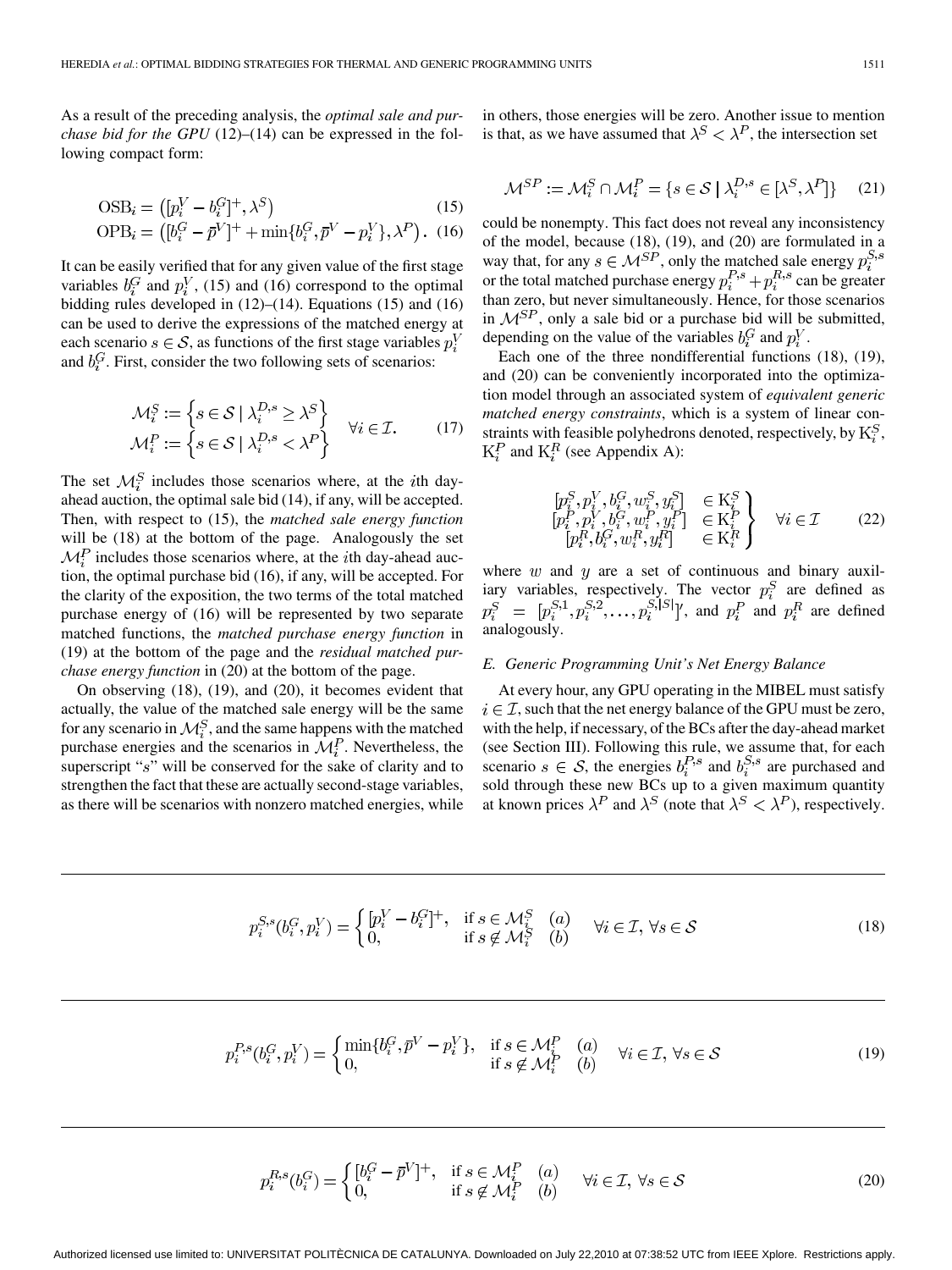Thus, the GPU's net energy balance constraints for each hour  $i$ and scenario s are

$$
p_i^V + p_i^{P,s} + p_i^{R,s} + b_i^{P,s} = p_i^{S,s} + b_i^{S,s} + b_i^G
$$
  
\n
$$
0 \le b_i^{P,s} \le \overline{b}^P
$$
  
\n
$$
0 \le b_i^{S,s} \le \overline{b}^S
$$
  
\n
$$
(23)
$$

# *F. Objective Function*

The expected value of the benefit function  $B$  can be expressed as (24)–(28) at the bottom of the page. Equation (24) represents the total income of the BCs before the day-ahead market (constant) and can be ignored in the optimization. However, (25) does not depend on the realization of the random variable  $\lambda_i^{D,s}$ , and corresponds to the on/off fixed cost of the unit commitment and the exercise cost of the VPP energy. Equations (26)–(28) are the expected value of the benefit coming from the day-ahead market's bids of the thermal units (26), the day-ahead market's bids of the GPU (27), and the BCs after the day-ahead market (28), respectively. All the functions in (25)–(28) are linear, except for the generation costs of the thermal units (26), which are concave quadratic ( $c_t^q \geq 0$ ; see Table II).

# *G. Final Model*

The final model developed in the previous sections is shown in (29) at the bottom of the page with respect to the parameters and sets defined in (5) and (17).

Equation (29) represents the deterministic equivalent program [30] associated with the proposed two-stage stochastic problem with a set S of scenarios for the spot price  $\lambda_i^D$ , where  $i \in \mathcal{I}$ . The methodology followed to obtain the set S of scenarios will be presented in Section IV. This deterministic equivalent program corresponds to a mixed continuous-binary linearly constrained maximization problem with concave quadratic objective function. As will be illustrated in Section V, this kind of optimization problems can be solved with the help of standard optimization software, as it is usually carried out in other works on this area (e.g., see [7] and [11]).

#### IV. MARKET PRICE SCENARIO GENERATION

The two-stage stochastic model (29) requires the characterization of the market price through a set of scenarios, also known as a *scenario fan*. Many scenario generation methods are available (see [26] or [27] for a review on them).

The creation of new BCs and the application of VPP auctions started in June 2007. As the behavior of the prices depends on the market rules, a complete set of 261 equiprobable scenarios

$$
\mathcal{E}_{\lambda^D} \left[ B(u, a, e, p, p^T, p^V, p^S, p^P, p^R, b^S, b^P; \lambda^D) \right] = \sum_{i \in \mathcal{I}} \sum_{j \in \mathcal{B}} \lambda_{ij}^B L_{ij}^B
$$
\n(24)

$$
-\sum_{i\in\mathcal{I}}\sum_{t\in\mathcal{T}}\left[c_t^{on}e_{it} + c_t^{off}a_{it} + c_t^bu_{it}\right] - \sum_{i\in\mathcal{I}}\lambda^V p_i^V\tag{25}
$$

$$
+\sum_{i\in\mathcal{T}}\sum_{t\in\mathcal{T}}\sum_{s\in\mathcal{S}}P^{s}\left[\lambda_{i}^{D,s}p_{it}^{T,s}-c_{t}^{D}p_{it}^{s}-c_{t}^{q}(p_{it}^{s})^{2}\right]
$$
(26)

$$
+\sum_{i\in\mathcal{I}}\sum_{s\in\mathcal{S}}P^s\left[\lambda_i^{D,s}(p_i^{S,s}-p_i^{P,s}-p_i^{R,s})\right]
$$
\n<sup>(27)</sup>

$$
+\sum_{i\in\mathcal{I}}\sum_{s\in\mathcal{S}}P^s\left[\lambda^S b_i^{S,s} - \lambda^P b_i^{P,s}\right]
$$
\n(28)

(29)

max  $E_{\lambda^D} [B(u, a, e, p, p^T, p^V, p^S, p^P, p^R, b^S, b^P; \lambda^D)]$  $s.t.$ : Eq. (1) Bilateral contracts  $\beta$  covering Eq. (1) Bilateral contracts B covering<br>
Eq. (2) Unit commitment const.<br>
Eq. (4) Thermal's  $b_{it}^T$  def.<br>
Eq. (8) Thermal's matched energy  $p_{it}^{T,s}$  def.<br>
Eq. (9) Thermal's total generation  $p_{it}^s$  def.<br>
Eq. (10) GPU's

- 
- 
- 
- Eq.  $(23)$ GPU's net energy balance const.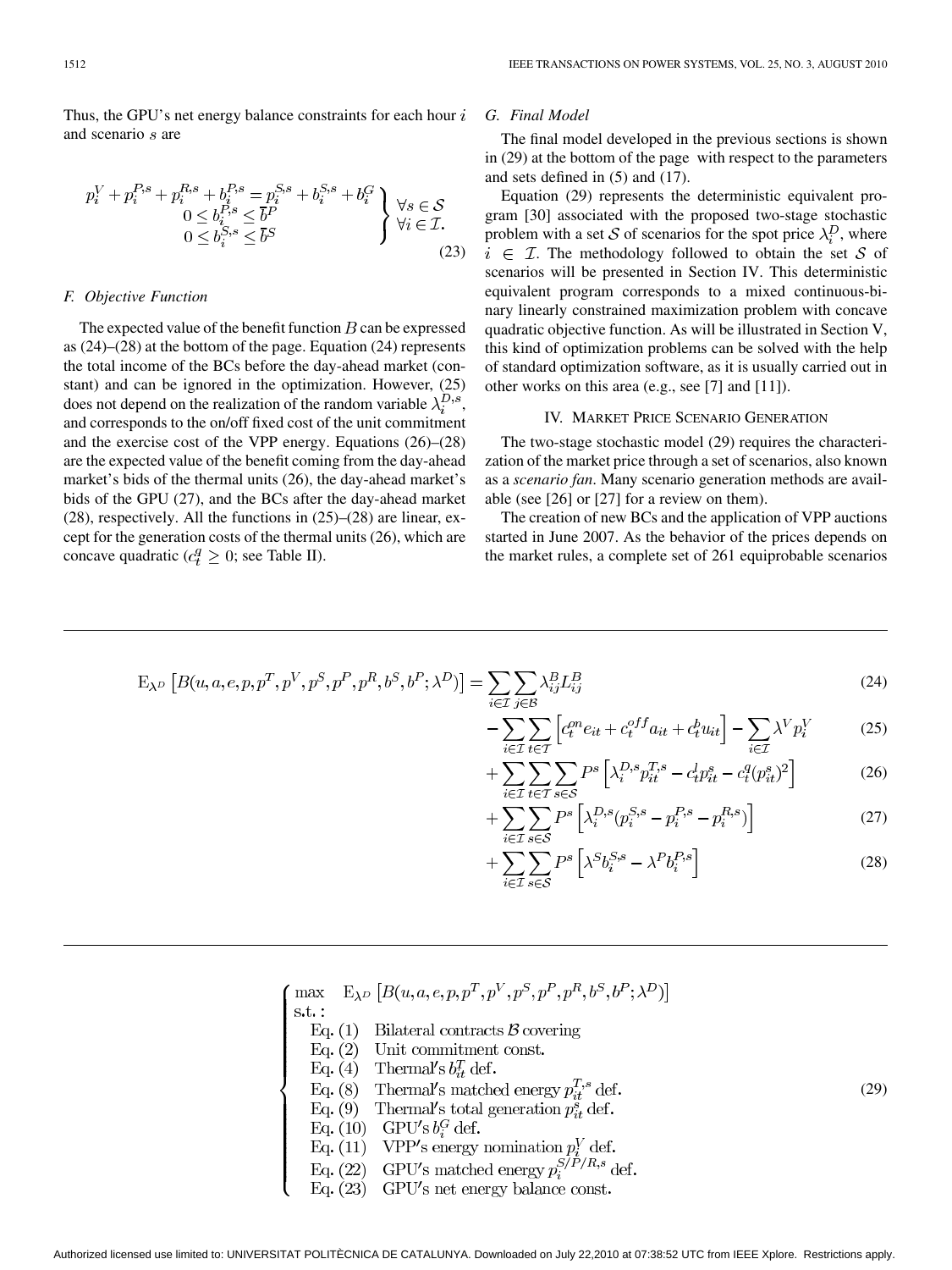

Fig. 6. Expected benefit value and difference between the expected benefit of the complete set and each reduced one, as function of the number of scenarios.

has been obtained using all the available market prices from June 2007 [27].

Given that the size and computational cost of the stochastic programming models depends on the number of scenarios, some scenario reduction techniques have to be applied to reduce the original set of scenarios into a smaller but representative one. We have applied the scenario reduction algorithm explained in [28], which determines a subset of the initial scenario set and assigns new probabilities to the preserved scenarios. For other approaches, see [29].

In our model, a scenario was a set of 24-hourly market prices. The original number of scenarios was 261. The reduction technique was applied resulting in subsets of 10, 25, 50, 75, 100, 150, 200, and 250 scenarios. Fig. 6 shows how the optimal objective function value changes as the number of scenarios increases. It also contains (right axis) the difference in the percentage between the expected benefits of the complete group of 261 scenarios and each reduced set  $(\Delta E[\text{Benefits}](\%))$ . It can be observed that, from 75 scenarios up, any additional increase in the number of scenarios improved the expected benefits by less than 0.09%, while the CPU time increased by almost 14 times (from 442 s with 75 scenarios to 6554 s with 100 scenarios). As a consequence, model (29) was tested by a fan with 75 scenarios, for which the objective function value became stable and the computational time cost remained acceptable.

In Table I the stochastic programming indicators needed to evaluate the advantage of the stochastic approximation [30] are reported. EEV is the expected benefit of using the optimal solution of the deterministic problem, where the random variables have been replaced by its mean. RP is the expected benefit of the stochastic problem. Indicator VSS is computed as  $VSS = RP - EEV$ , and represents a measure of the advantage of using a stochastic programming model instead of a deterministic one. This indicator shows that it is possible to increase the expected benefits by 52.636  $\epsilon$ , by using the stochastic optimal solution. Therefore, we can conclude that the solution obtained through the stochastic programming model increases our expected profits by 6.02% with respect to the deterministic one.

TABLE I STOCHASTIC PROGRAMMING INDICATORS

| Monday, April 28, 2008 |               |
|------------------------|---------------|
| RP                     | 901.164 $\in$ |
| EEV                    | $848.528 \in$ |
| VSS                    | 52.636 €      |

TABLE II OPERATIONAL CHARACTERISTICS OF THE THERMAL UNITS

| $t_{-}$      | $c_t^b$   | $c_t^l$        | $c_t^q$                                     |  | $\underline{p}_t$ $\overline{p}_t$ $st_t^0$ $c_t^{on}$              | $c_t^{off}$ ton |              |              |
|--------------|-----------|----------------|---------------------------------------------|--|---------------------------------------------------------------------|-----------------|--------------|--------------|
|              | €         |                | $\in$ /MWh $\in$ /MWh <sup>2</sup> MW MW hr |  | $\epsilon$                                                          | €               | hr           | hr           |
| $\mathbf{1}$ | 151.08    | 40.37          |                                             |  | $0.015$ 160.0 350.0 $+3$ 412.80 412.80                              |                 | 3            | 3            |
|              |           | 2 554.21 36.50 |                                             |  | $0.023$ 250.0 563.2 +3 803.75 803.75                                |                 | $\mathbf{3}$ | 3            |
| 3            | 97.56     | 43.88          |                                             |  | $0.000$ 80.0 284.2 -3 244.80 244.80                                 |                 | $\mathbf{3}$ | 3            |
| 4            | 327.02    | 28.85          |                                             |  | $0.036$ 160.0 370.7 +3 438.40 438.40                                |                 | 3            | 3            |
| 5.           | 64.97     | 45.80          |                                             |  | $0.000$ 30.0 65.0 +3 100.20 100.20                                  |                 | $\mathbf{3}$ | 3            |
| 6            | 366.08    | $-13.72$       |                                             |  | $0.274$ 60.0 166.4 +3 188.40 188.40                                 |                 | $\mathbf{3}$ | 3            |
| 7.           | 197.93    | 36.91          |                                             |  | $0.020$ 160.0 364.1 +3 419.20 419.20                                |                 | $\mathbf{3}$ | $\mathbf{3}$ |
| 8            | 66.46     | 55.74          |                                             |  | $0.000110.0313.6 -31298.881298.88$                                  |                 | 3            | 3            |
| 9            | 66.46     | 55.74          |                                             |  | $0.000$ 110.0 313.6 -3 1298.88 1298.88                              |                 | 3            | 3            |
|              | 10 372.14 | 105.08         |                                             |  | $0.000 \quad 90.0 \quad 350.0 \quad -3 \quad 1315.44 \quad 1315.44$ |                 | 3            | 3            |

TABLE III CHARACTERISTICS OF THE BILATERAL CONTRACTS

| $\boldsymbol{\eta}$ | $L^B_{1\ldots 24j}$<br>MWh | $\lambda^B_{124j}$<br>€/MWh |
|---------------------|----------------------------|-----------------------------|
| 1                   | 1100                       | 52                          |
| 2                   | 400                        | 63                          |

TABLE IV CHARACTERISTIC OF THE VPP CAPACITY AND THE BC AFTER DAY-AHEAD MARKET

| $\overline{p}^V$ | $\lambda^S$<br>$\lambda^V$    |    | $\bar{h}^S$ | $\lambda^B$ | $\overline{B}$ |
|------------------|-------------------------------|----|-------------|-------------|----------------|
|                  | MWh €/MWh €/MWh MWh €/MWh MWh |    |             |             |                |
| 800              | 38                            | 20 | 200         | 100         | 200            |

## V. TEST AND RESULTS

The model (29) has been tested using real data from a Spanish generation company and market prices [23], and the results are reported in this section. The study date was Monday, May 5, 2008. As explained in the earlier sections, a fan with 75 scenarios has been used to represent the spot-price stochasticity. The characteristics of the thermal units, BCs, and VPP capacity are shown in Tables II–IV, respectively. The model (29) has been implemented in AMPL [24] and solved with CPLEX [25] (called with default options) using a SunFire X2200 with two dual core AMD Opteron 2222 processors at 3 GHz and 32 Gb of RAM memory.

A set of computational tests were performed to evaluate the influence of the GPU and VPP in the GenCo's optimal bidding strategy in the MIBEL. For this reason, the proposed stochastic programming model was tested for three different cases: a) a GenCo with GPU and VPP capacity; b) a GenCo with GPU but without VPP capacity; and c) a GenCo without GPU (see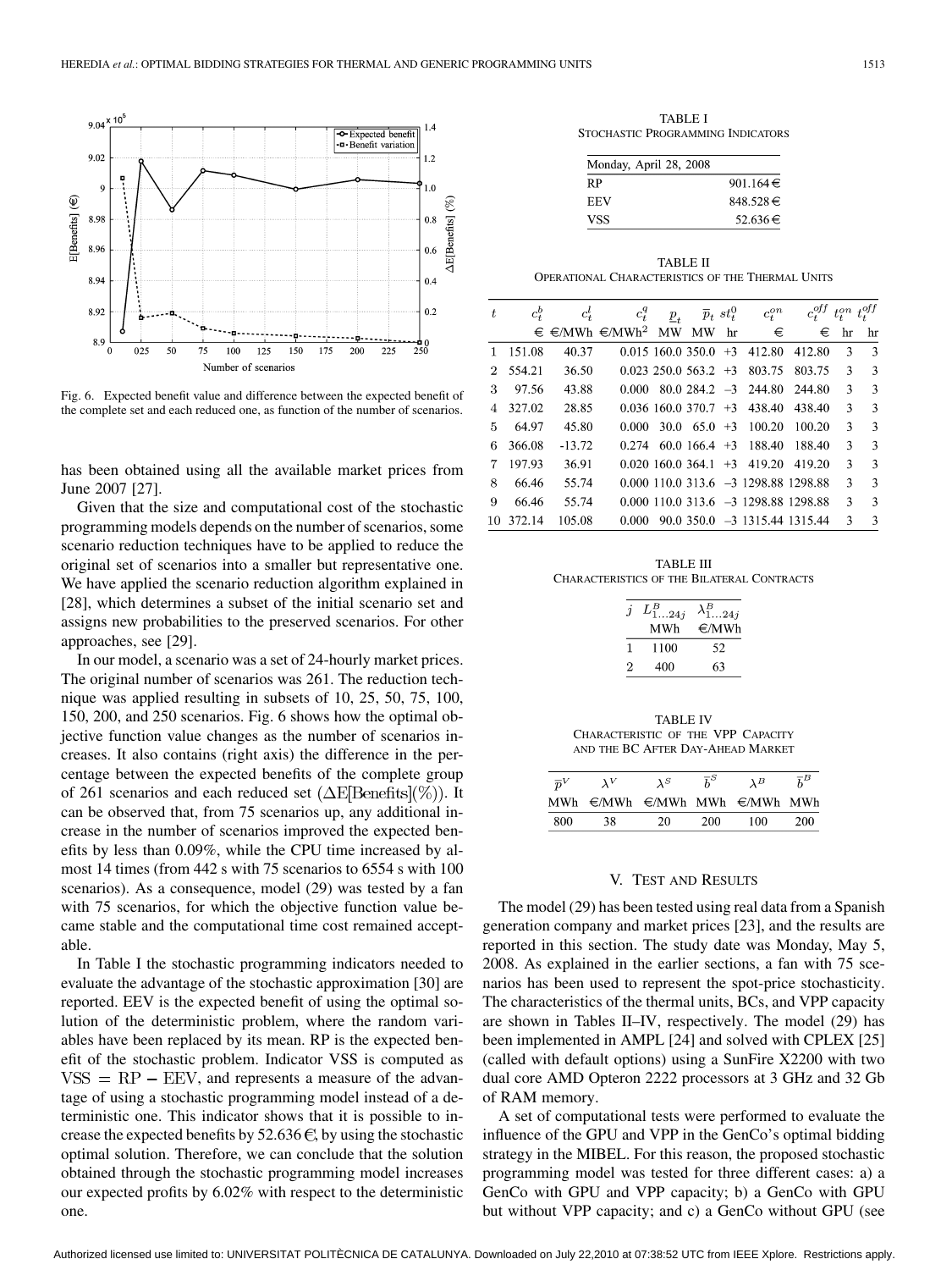TABLE V OPTIMIZATION CHARACTERISTICS OF THE STUDY CASES

|     | Case Constraints | Real      | Binary    | E(Benefits) CPU |     |
|-----|------------------|-----------|-----------|-----------------|-----|
|     |                  | variables | variables | €               | s   |
| (a) | 134034           | 56002     | 18816     | 901.164         | 442 |
| (b) | 128503           | 52364     | 18792     | 665.530         | 214 |
| (c) | 119399           | 46895     | 18720     | 610.264         | 142 |

Table V for a summary of the optimization problem's dimensions and solutions). The worst expected profit was obtained in case c), where the thermal units were the only ones with the responsibility for fulfilling the BC before the day-ahead market. Case b) obtained a greater expected profit than case c), owing to the possibility of being able to buy cheaper energy from the pool to cover the BC and to avoid the use of expensive thermal units. The greatest expected profit was obtained in case a), where the VPP capacity was used to sell in the day-ahead market and to cover part of the BC, using the same advantages of case b).

The optimal management of the GPU in case a) can be analyzed with the help of Figs. 7 and 8. Fig. 7 shows the aggregated economic dispatch of the two BCs (1.500 MWh) by the thermal units ( $b_i^T$ , white bars) and the GPU ( $b_i^G$ , black bars), together with the exercised VPP energy  $p_i^V$  (small circles). Fig. 8 shows the optimal GPU's sale bid  $(SSB_i, positive$  values) and purchase bid  $(OPB<sub>i</sub>)$ , negative values) for both cases a) and b) (black and white bars, respectively). On observing both the graphs along the whole 24-h optimization horizon, it is clear that the GPU exhibits a differentiated behavior depending on the time period considered:

- In the time periods  $i \in \{5, 6, 7\}$ , the GenCo does not exercise its VPP rights  $(p_i^V = 0)$ . For those time periods, all the energy  $b_i^G$  allocated to the BC must be purchased in the day-ahead market (purchase bids, black negative bars in Fig. 8) or from the BC after the day-ahead market. For the rest of the time periods, the GenCo does exercise its VPP rights completely  $(p_i^V = \bar{p}_i^V)$ .
- There is only one time period  $(i = 16)$  where the exercised energy coincides with the energy allocated to the BC  $(b_{16}^G = p_{16}^V).$
- For periods  $i \in \{3,4,8,21\}$  the allocated energy exceeds the exercised one  $(b_i^G > p_i^V)$ . The surplus energy,  $b_i^G - p_i^V$ must be obtained either from the day-ahead market (see the purchase bids for those time periods, black negative bars in Fig. 8) or from the BC after the day-ahead market.
- For periods  $i \in \{1, 2, 9 15, 17 20, 22 24\}$ , only part of the exercised VPP energy is used to satisfy the BC, and the rest is submitted to the day-ahead market (sale bids for those time periods, black positive bars in Fig. 8).

Case b) corresponds to those GenCos operating in the MIBEL, which are not allowed to acquire any VPP capacity rights to prevent these GenCos from becoming price-makers. Under the assumptions of model (29), such a GenCo can use the GPU to purchase energy from the day-ahead market at its best convenience, resulting in an optimal purchase bid pattern that is depicted by the white bars in Fig. 8. The energy of the optimal purchase bid coincides in this case with the contribution of the GPU to the BC at each time period,  $b_i^G$ .



Fig. 7. Aggregated economic dispatch of the two BCs between the thermal units and the GPU for the study case a). Exercised VPP energy is also shown.



Fig. 8. Sold and bought optimal bidding of the GPU for the study cases a) and b).

Finally, the optimal thermal unit's bidding is analyzed. The thick line in Fig. 9 shows the optimal thermal bid function  $\lambda_{it}^*(p_{it}, b_{it}^T)$  of the three thermal units (3, 4, and 6) for all the case studies in each hour. It must be noted that  $b_i^T$  is the energy allocated to the BC in such a way that the submitted bidding comprises energies between  $b_i^T$  and  $\bar{p}_t$ . The symbol  $b_*^T$  is used to point out the BC contribution for the remaining hours not shown explicitly in each sub-figure. From Fig. 9, it is clear that the presence of the GPU and VPP capacity allows the thermal units to submit more energy to the pool. For instance, consider the extreme case of thermal unit 3: without GPU [case c)], the generation of this unit is exclusively dedicated to the BC  $(b_{i,3}^T = \bar{p}_3 \ \forall i)$ , while with GPU and VPP capacity [case a)], all the production output within the operation limits are submitted to the pool  $(b_{i,3}^T = p_3 \forall i)$ . The rest of the thermal units exhibit a similar behavior. It can also be observed as to how the availability of the GPU allows the bidding of the thermal unit 6 to adapt itself to the different periods in contrast to case c), where the bidding is almost identical in all the time periods. In general, Fig. 9 shows that the optimal thermal unit's bidding is affected significantly when a GPU is considered, which drastically changes the optimal bidding in a nontrivial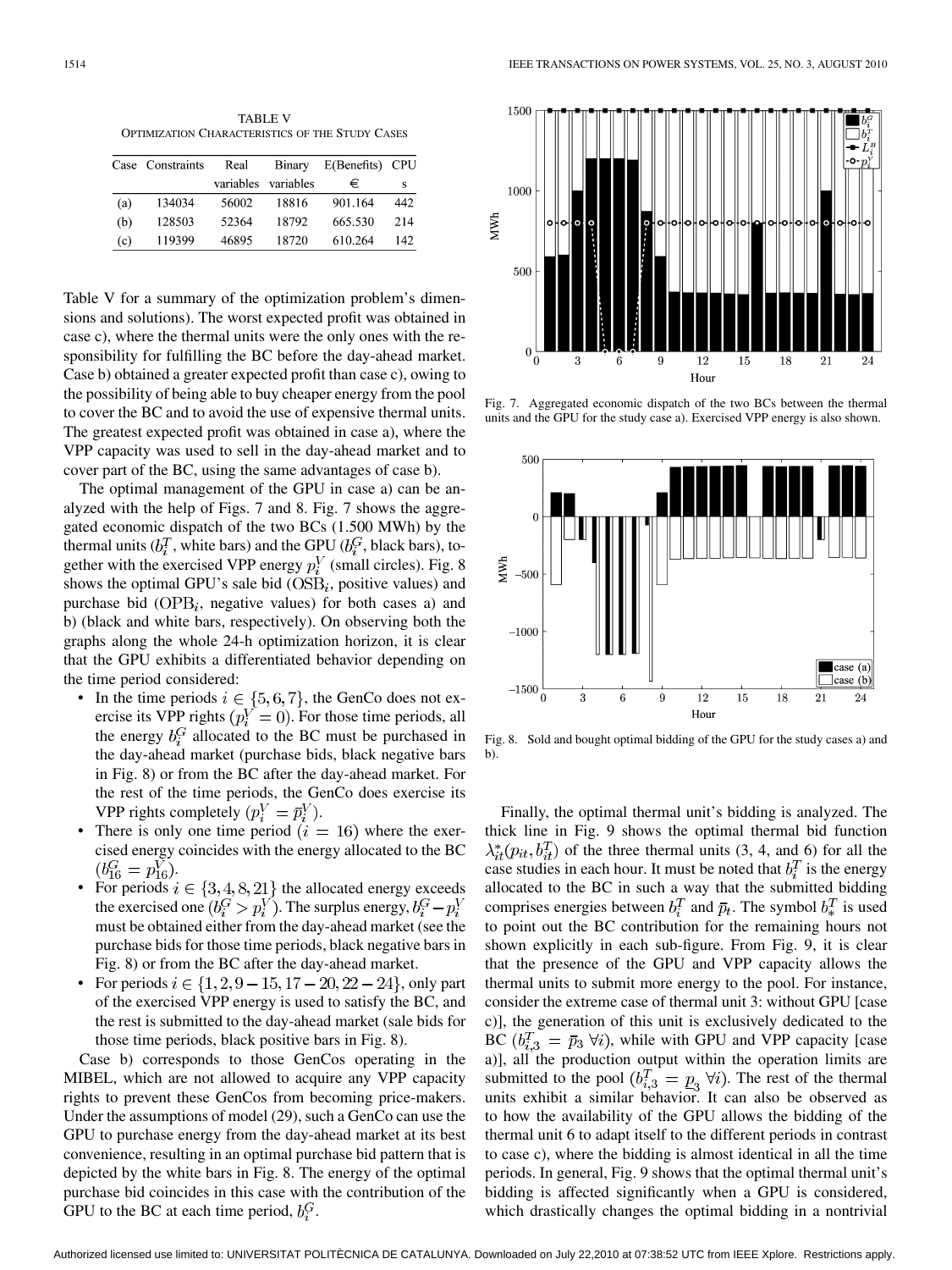

Fig. 9. Bidding curve of thermal production units 3, 4, and 6 for all the case studies. Shadowed zones are regions with a high concentration of values of  $b_i^T$ . (a) Case a). (b) Case b). (c) Case c).

way that increases the opportunity of the GenCo to take benefits from the pool.

Finally, we present a comment on the unsuitability of the proposed model to assess the optimal bid of the GenCo in the VPP auction, based on an estimation of the additional profit expectation from holding the VPP. It must be noticed that although a GenCo can use the proposed model to evaluate the expected increase in the profit over a 1-day period, through the direct comparison between the expected benefits of the study cases a) and b) in Table V, the products auctioned in the VPP market are energy delivered over six months and one year. In other words, in order to evaluate the overall expected increase in the benefits, it would be necessary to use mid-term optimization models and not a short-term optimization model such as the one presented in the paper.

# VI. CONCLUSIONS

This paper provides a procedure for a price-taking generation company operating under the most recent regulations of the MIBEL Iberian Electricity Market, to optimally manage a pool of thermal production units and a GPU. The proposed technique has been developed within the versatile decision framework provided by the stochastic programming methodology. A two-stage stochastic mixed quadratic programming problem has been proposed to decide on the optimal unit commitment of the thermal units, the optimal economic dispatch of the BCs between the thermal production units and a GPU and the optimal bid for thermal production units and a GPU observing the MIBEL regulation. The objective of the producers is to maximize the expected profit from their involvement in the spot market, BCs and VPP capacity. The set of scenarios representing the uncertainty of the spot prices are built by applying reduction techniques to the tree obtained from the real data of the MIBEL system. The model was implemented and solved with commercial optimization packages, and tested using the real data of a Spanish generation company and market prices. The results of the computational experiments were reported and analyzed, which demonstrated that the optimal bid policy furnished by the proposed model can increase the day-ahead market benefits of a GenCo operating a GPU at 10% [case study b) of Table V] or even more, holding a VPP capacity [case study a) of Table V].

## **APPENDIX**

# EQUIVALENT MATCHED ENERGY CONSTRAINTS

In Section III-C, the thermal-matched energy function  $p_{it}^{T,s}$ was defined as

$$
p_{it}^{T,s}(b_{it}^T, u_{it}) = \begin{cases} [p_{it}^{D,s} - b_{it}^T]^+, & \text{if } u_{it} = 1 & \forall t \in \mathcal{I} \\ 0, & \text{if } u_{it} = 0 & \forall s \in \mathcal{S}. \end{cases}
$$
(30)

Fig. 10 represents the function  $p_{it}^{T,s}(b_{it}^T, u_{it})$  (thick line and dot), for a fixed value of the spot price  $\lambda_i^{D,s}$ . Although function  $p_{it}^{T,s}(b_{it}^{T}, u_{it})$  is discontinuous and nondifferentiable, it can be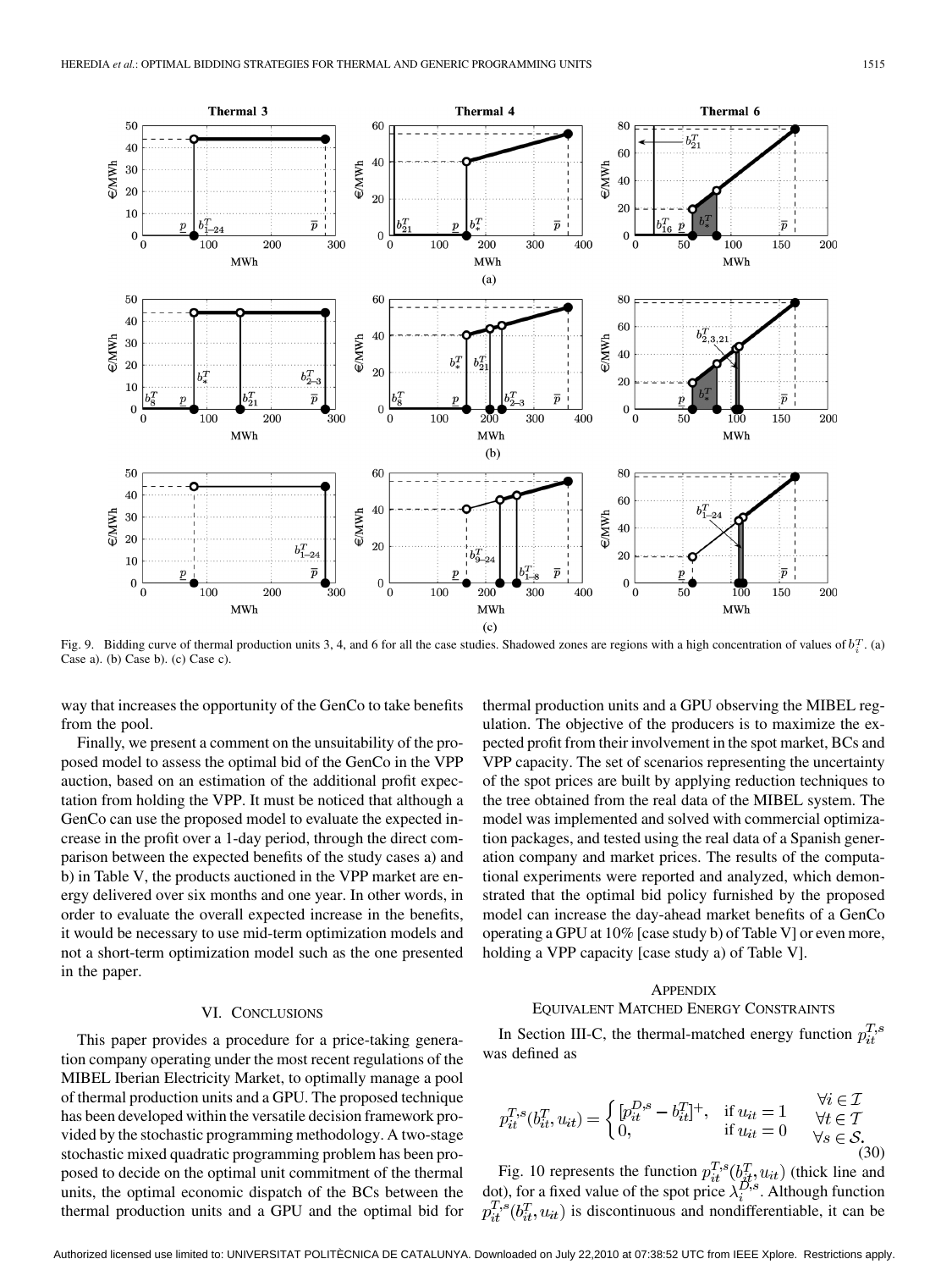

Fig. 10. Thermal matched energy function  $p_{it}^{T,s}$  for a fixed spot price  $\lambda_i^{D,s}$ .

formulated as a system of linear constraints called *equivalent thermal-matched energy constraints*. With the help of the auxiliary variables  $z_{it}^s$  (binary) and  $v_{it}^s$  (continuous) (see Fig. 10), the nondifferentiable expression (30) can be shown to be equivalent to the following mixed-integer linear system:

$$
p_{it}^{T,s} = p_{it}^{D,s} u_{it} + v_{it}^{s} - b_{it}^{T}
$$
  
\n
$$
p_{it}^{D,s}(z_{it}^{s} + u_{it} - 1) \leq b_{it}^{T}
$$
  
\n
$$
b_{it}^{T} \leq p_{it}^{D,s}(1 - z_{it}^{s}) + \bar{p}_{t}(z_{it}^{s} + u_{it} - 1)
$$
  
\n
$$
0 \leq p_{it}^{T,s} \leq p_{it}^{D,s}(1 - z_{it}^{s}) \leq p_{it}^{D,s} u_{it}
$$
  
\n
$$
0 \leq v_{it}^{s} \leq (\bar{p}_{t} - p_{it}^{D,s})(z_{it}^{s} + u_{it} - 1)
$$
  
\n
$$
b_{it}^{T} \in [0, \bar{p}_{t}]
$$
  
\n
$$
z_{it}^{s} \in \{0, 1\}
$$
  
\n
$$
\begin{cases}\n\forall i \in \mathcal{I} \\
\forall s \in \mathcal{S}\n\end{cases}
$$
\n(31)

with a feasible polyhedron denoted by  $K_{it}^{T,s}$ . The equivalence between (30) and (31) indicates that, for every possible value of  $u_{it}$  and  $b_{it}$ , there is a unique feasible value of the matched energy  $p_i^{1,s}$  with respect to (31), and that this value satisfies (30). This result has been demonstrated in [22].

In a similar fashion, in Section III-D, the matched sale energy function  $p_i^{S,s}$ , matched purchase energy function  $p_i^{P,s}$  and



Fig. 11. GPU-matched sale energy function (32a) for  $s \in \mathcal{M}_i^S$ .

residual matched purchase energy function  $p_i^{R,s}$  associated with the GPU were defined as (32)–(34) at the bottom of the page.

These three nondifferential functions (32), (33), (34) can be conveniently incorporated into the optimization model through an equivalent mixed-linear modeling. First, consider (32), which expresses the matched sale energy  $p_i^{S,s}$  as a function of variables  $b_i^G$  and  $p_i^V$  (see Fig. 11 for a graphical representation of this function). This nondifferential expression can be included into the optimization model through the equivalent set of linear constraints, using the auxiliary variables  $w_i^S$  (continuous) and  $y_i^S$  (binary) shown in (35) at the bottom of the page, and where the constant parameter

$$
L_i^B = \sum_{\forall j \in \mathcal{B}} L_{ij}^B \quad \forall i \in \mathcal{I}
$$
 (36)

that represents the total energy of the BCs at interval  $i$ , is used as a trivial upper bound of the variable  $b_i^G$ . We denote the feasible polyhedron of (35) by  $K_i^S$ . The equivalence between (32) and (35) can be easily observed, in the sense that for every possible combination of the values of variables  $b_i^G$  and  $p_i^V$ , the value uniquely assigned by (35) to the matched sale energy variable  $p_{it}^{s,s}$  satisfies (32). First, it can be observed that for those

$$
p_i^{S,s}(b_i^G, p_i^V) = \begin{cases} [p_i^V - b_i^G]^+, & \text{if } s \in \mathcal{M}_i^S \quad (a) \ \forall i \in \mathcal{I}, \ \forall s \in \mathcal{S} \\ 0, & \text{if } s \notin \mathcal{M}_i^S \quad (b) \end{cases} \tag{32}
$$

$$
p_i^{P,s}(b_i^G, p_i^V) = \begin{cases} \min\{b_i^G, \bar{p}^V - p_i^V\}, & \text{if } s \in \mathcal{M}_i^P\\ 0, & \text{if } s \notin \mathcal{M}_i^P \end{cases} \quad (a) \quad \forall i \in \mathcal{I}, \forall s \in \mathcal{S} \tag{33}
$$

$$
p_i^{R,s}(b_i^G) = \begin{cases} [b_i^G - \bar{p}^V]^+, & \text{if } s \in \mathcal{M}_i^P & (a) \\ 0, & \text{if } s \notin \mathcal{M}_i^P & (b) \end{cases} \quad \forall i \in \mathcal{I}, \forall s \in \mathcal{S}
$$
 (34)

$$
p_i^{S,s} = 0 \qquad \forall s \notin \mathcal{M}_i^S \quad (a)
$$
\n
$$
p_i^{S,s} = p_i^V + w_i^S - b_i^G \qquad \forall s \in \mathcal{M}_i^S \quad (b)
$$
\n
$$
0 \le p_i^{S,s} \le p^V (1 - y_i^S) \le p_i^V \qquad \forall s \in \mathcal{M}_i^S \quad (c)
$$
\n
$$
p_i^V (y_i^S - 1) + p_i^V \le b_i^G \qquad (d)
$$
\n
$$
b_i^G \le p^V (1 - y_i^S) + L_i^B y_i^S \qquad (e)
$$
\n
$$
0 \le w_i^S \le (L_i^B - p^V) y_i^S + p^V - p_i^V \qquad (f)
$$
\n
$$
y_i^S \in \{0, 1\}
$$
\n(35)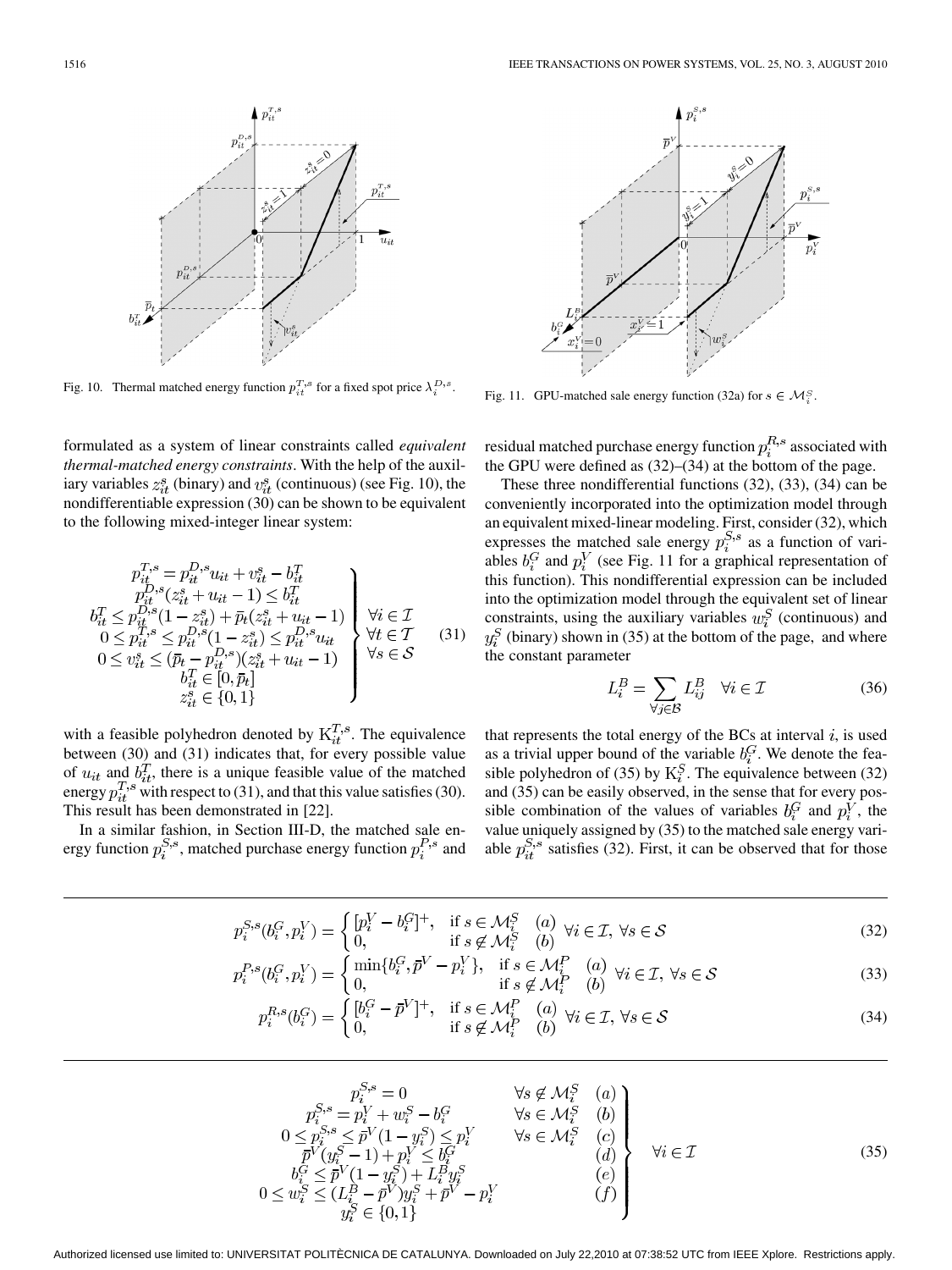

Fig. 12. GPU-matched purchase energy function (33a) for  $s \in \mathcal{M}_i^P$ .

 $s \notin \mathcal{M}_i^S$  both (32) and (35) zeroes  $p_{it}^{S,s}$ . We analyzed the equivalency for the remaining scenarios  $s \in \mathcal{M}_i^S$ :

- When the nominated VPP energy is  $p_i^V = 0$ , (35c) sets  $y_i^s = 1$  and  $p_i^{S,s} = 0$ , which coincides with the value of the matched sale energy function associated with (32). The rest of the system (35) is reduced to the redundant condition  $0 \le w_i^s = b_i^G \le L_i^B.$
- In case  $p_i^V = \overline{p}^V$ , if  $b_i^G \leq p_i^V$ , the value of the matched sale energy function (32) will be  $p_i^{S,s}(b_i^G, \bar{p}^V) = p_i^V - b_i^G$ . It is easy to verify that when  $b_i^G \n\leq p_i^V$ , (35d) and (35f) sets  $y_i^S = 0$  and  $w_i^S = 0$ , and consequently, by (35b), , which is the same value given by the function (32). The remaining equations of the system (35) provide redundant bounds.
- Finally, when  $p_i^V = \bar{p}^V$  and  $b_i^G > p_i^V$ , expression (32) gives  $p_i^{S,s}(b_i^G, \bar{p}^V) = 0$ . By assuming  $b_i^G > p_i^V$ , the only feasible value of  $y_i^S$  permitted by (35e) is  $y_i^S = 1$ , which, together with (35c), determines  $p_{it}^{S,s} = 0$ . The rest of the system (35) derives redundant expressions.

By applying a similar analysis to the expression of the matched purchase energy function (33), represented graphically in Fig. 12, it is possible to verify the equivalence between expression (33) and the system of linear constraints (37), with feasible region  $K_i^P$ ; see (37) at the bottom of the page, where again, the auxiliary variables  $w_i^P$  (continuous) and  $y_i^P$  (binary) were introduced. Finally, proceeding in a similar way, the



Fig. 13. GPU residual matched purchase energy function (34a) for  $s \in \mathcal{M}_i^P$ .

residual matched-purchase energy function (34), represented in Fig. 13, is introduced in the model through the following set of equivalent linear constraints:

$$
p_i^{R,s} = 0 \qquad \forall s \notin \mathcal{M}_i^P
$$
  
\n
$$
p_i^{R,s} = b_i^G + w_i^R - \bar{p}^V \qquad \forall s \in \mathcal{M}_i^P
$$
  
\n
$$
0 \leq p_i^{R,s} \leq L_i^B y_i^R \qquad \forall s \in \mathcal{M}_i^P
$$
  
\n
$$
b_i^G \leq \bar{p}^V (1 - y_i^R) + L_i^B y_i^R
$$
  
\n
$$
0 \leq w_i^R \leq \bar{p}^V (1 - y_i^R)
$$
  
\n
$$
y_i^R \in \{0,1\}
$$

with a feasible polyhedron denoted by  $K_i^R$ . Again,  $w_i^R$  (continuous) and  $y_i^R$  (binary) represent auxiliary variables.

#### ACKNOWLEDGMENT

The author would like to thank Dr. N. Nabona, Dr. J. Castro, Dr. A. Pagès, and Mr. M. Tesser from the Group on Numerical Optimization and Modeling at the Technical University of Catalonia; Mr. A. Canoyra from Union Fenosa; and Ms. T. Sanz and Mr. E. Cortes from Gas Natural, for their valuable comments and suggestions. We appreciate the constructive and fair critique of the four anonymous referees who helped us to improve the original version of the manuscript.

$$
p_i^{P,s} = 0 \qquad \forall s \notin \mathcal{M}_i^P
$$
  
\n
$$
p_i^{P,s} = b_i^G - w_i^P \qquad \forall s \in \mathcal{M}_i^P
$$
  
\n
$$
\bar{p}^V y_i^P \leq p_i^{P,s} \leq \bar{p}^V - p_i^V \qquad \forall s \in \mathcal{M}_i^P
$$
  
\n
$$
b_i^G \leq \bar{p}^V (1 - y_i^P) + L_i^B (y_i^P + x_i^V) - p_i^V
$$
  
\n
$$
0 \leq w_i^P \leq (L_i^B - \bar{p}^V) y_i^P + L_i^B x_i^V
$$
  
\n
$$
y_i^P \in \{0, 1\}
$$
  
\n(37)